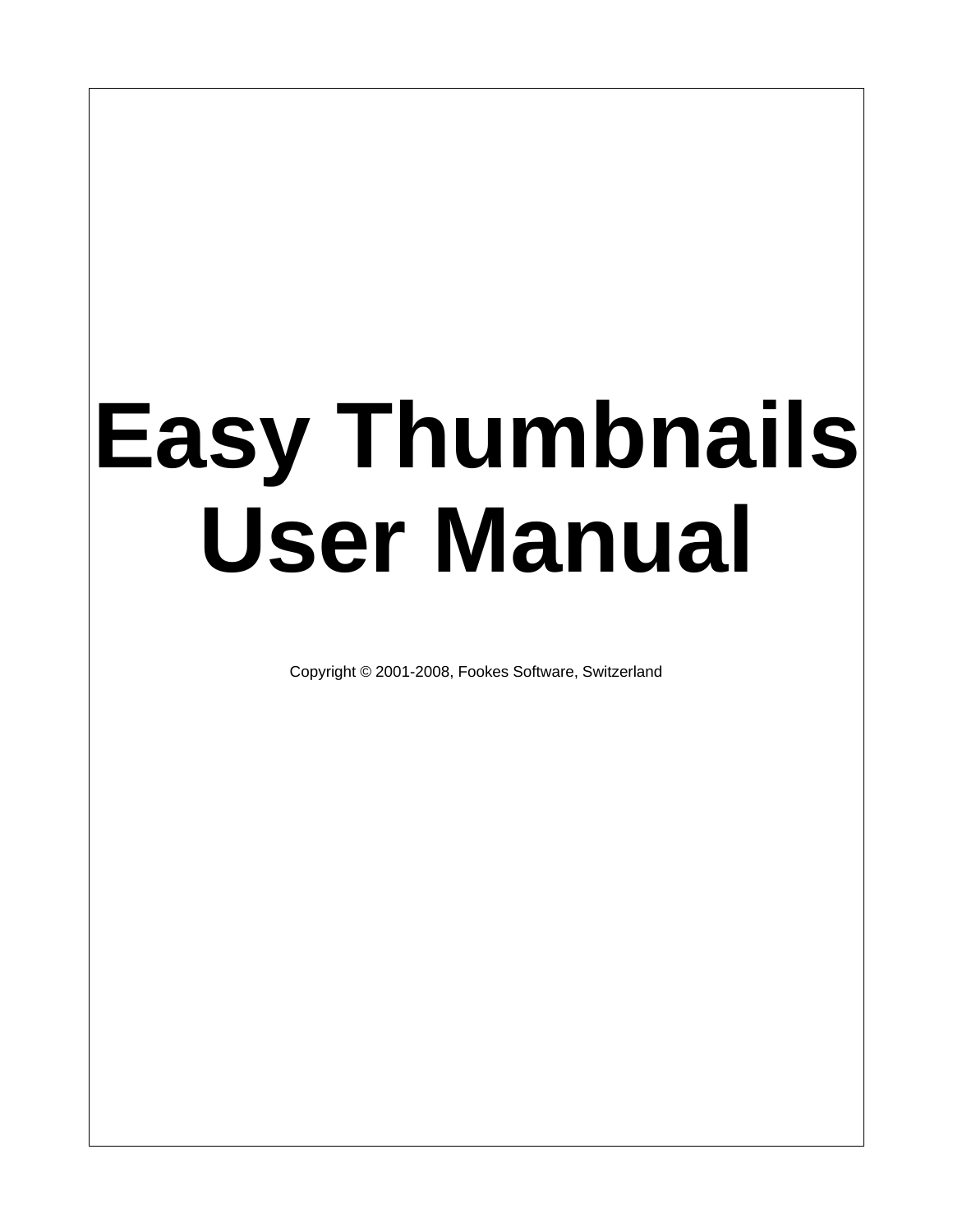# **Easy Thumbnails**

## **Easy Batch Image Resizing for Windows**

*by Eric Fookes*

*Create accurate thumbnails and scaled-down/up copies of your pictures with this handy freeware utility. Find and view images easily, and process them individually, in batches or a whole folder at a time. Handle a wide range of popular image formats. Use provided tools to rotate images and adjust contrast, brightness, sharpness and quality. Preview thumbnails, add suffixes or prefixes to name, and try a range of image-processing techniques.*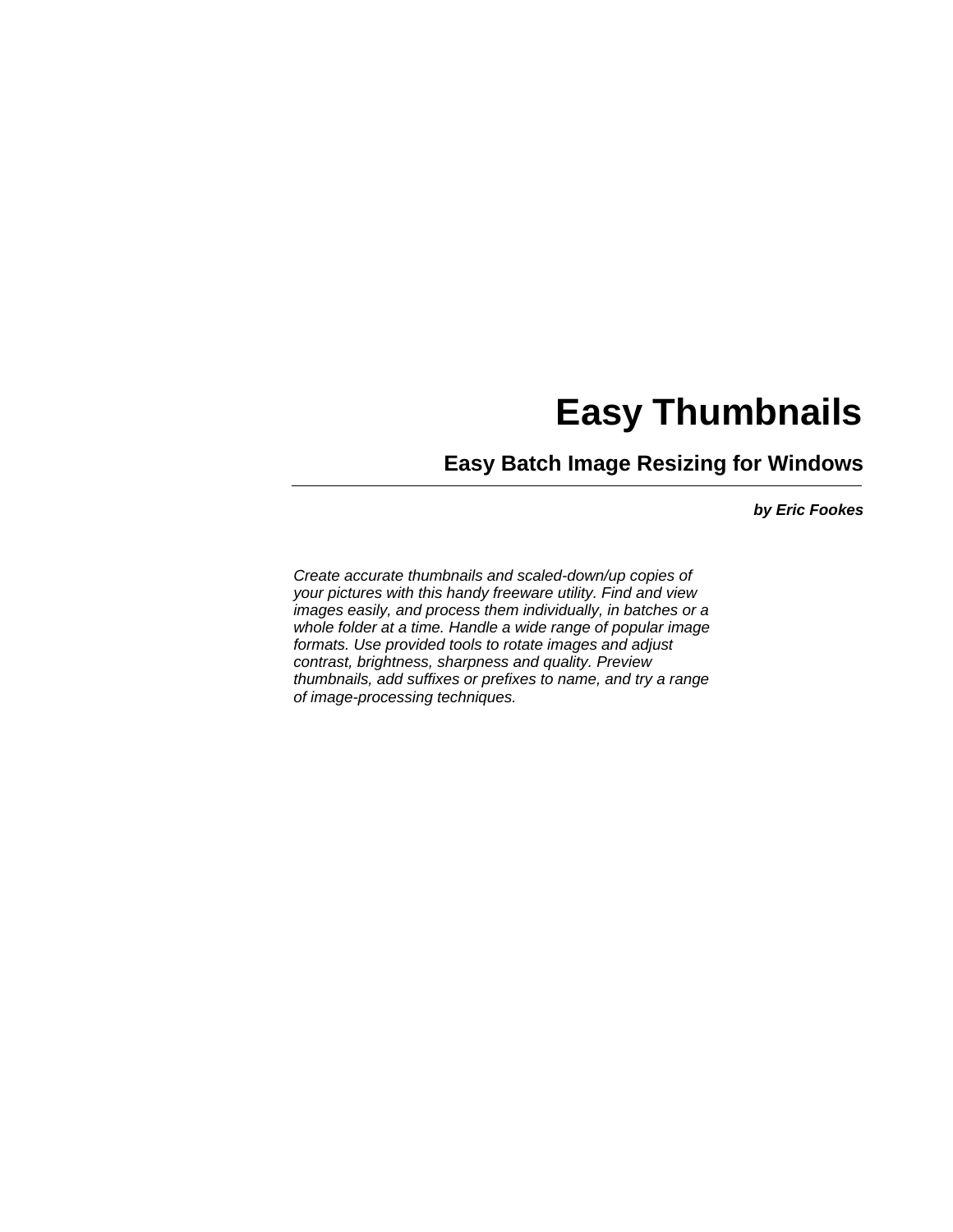# **Easy Thumbnails**

#### **Copyright © 2001-2008, Fookes Software, Switzerland**

All rights reserved. No parts of this work may be reproduced in any form or by any means - graphic, electronic, or mechanical, including photocopying, recording, taping, or information storage and retrieval systems - without the written permission of the publisher.

Products that are referred to in this document may be either trademarks and/or registered trademarks of the respective owners. The publisher and the author make no claim to these trademarks.

While every precaution has been taken in the preparation of this document, the publisher and the author assume no responsibility for errors or omissions, or for damages resulting from the use of information contained in this document or from the use of programs and source code that may accompany it. In no event shall the publisher and the author be liable for any loss of profit or any other commercial damage caused or alleged to have been caused directly or indirectly by this document.

Printed: January 2008 in Charmey, Switzerland

*Fookes Software*

**Managing Editor**

*Eric Fookes*

# **Publisher Special thanks to:**

*All the people who contributed to this document, especially David Nourse who improved the text considerably.*

*Last not least, we want to thank EC Software who wrote this great help tool called HELP & MANUAL which printed this document.*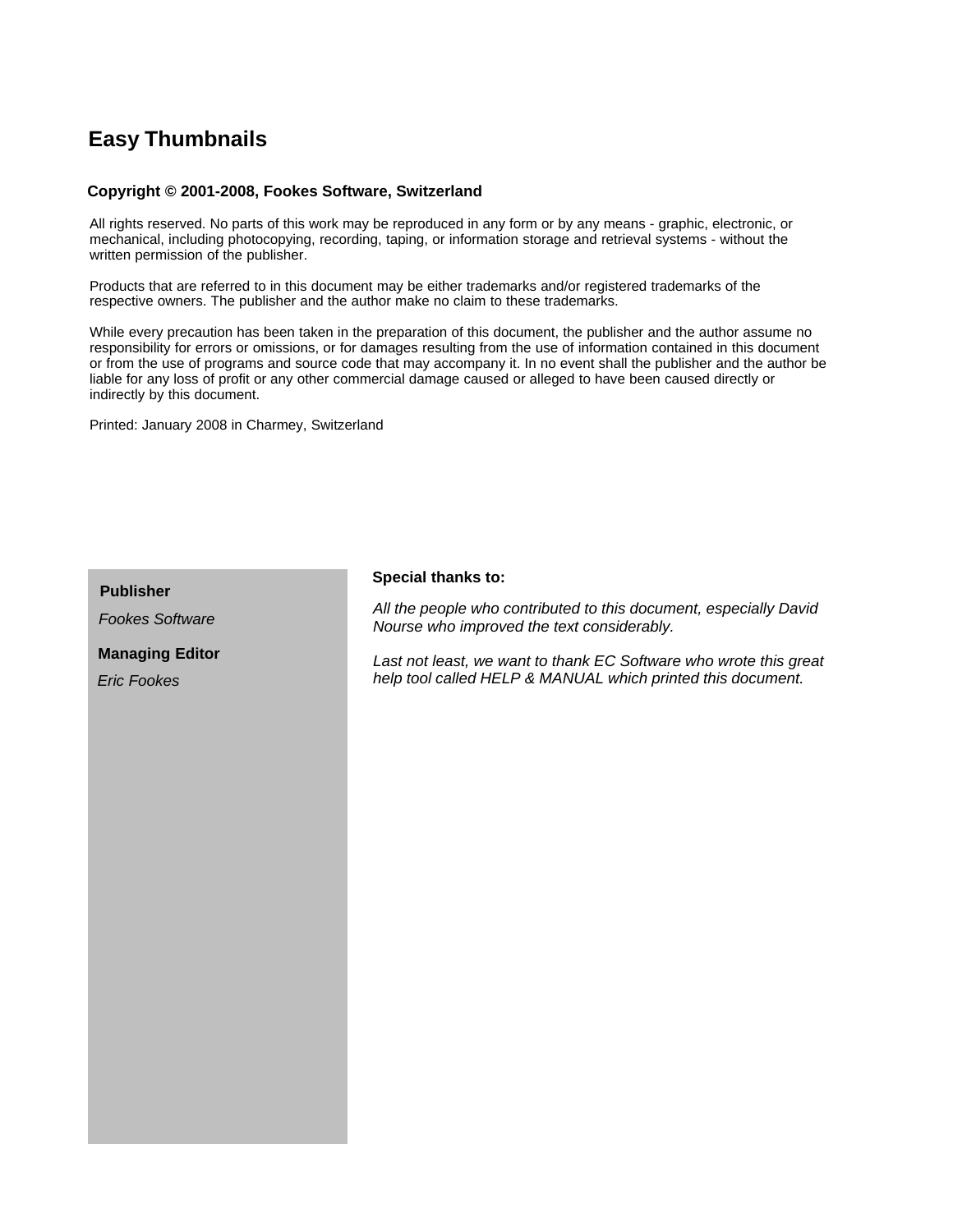$\mathbf{I}$ 

|   | Foreword                               | 0 |
|---|----------------------------------------|---|
|   | <b>Part I General Information</b>      | 1 |
|   |                                        |   |
|   | 2 Installation                         |   |
|   | <b>3</b> Quick Start                   |   |
|   | 4 Useful Tips                          |   |
|   | <b>Part II Reference Information</b>   | 3 |
|   | 1 Files Tab                            |   |
|   |                                        |   |
|   | 3 News Tab                             |   |
|   |                                        |   |
| 5 |                                        |   |
|   |                                        |   |
|   |                                        |   |
|   |                                        |   |
|   |                                        |   |
|   |                                        |   |
|   | 11 File Lists                          |   |
|   | 15<br><b>Part III Other Products</b>   |   |
|   |                                        |   |
|   |                                        |   |
|   | 16<br><b>Part IV Other Information</b> |   |
|   |                                        |   |
|   |                                        |   |
|   |                                        |   |
| 4 |                                        |   |
|   |                                        |   |
|   | <b>Index</b><br>21                     |   |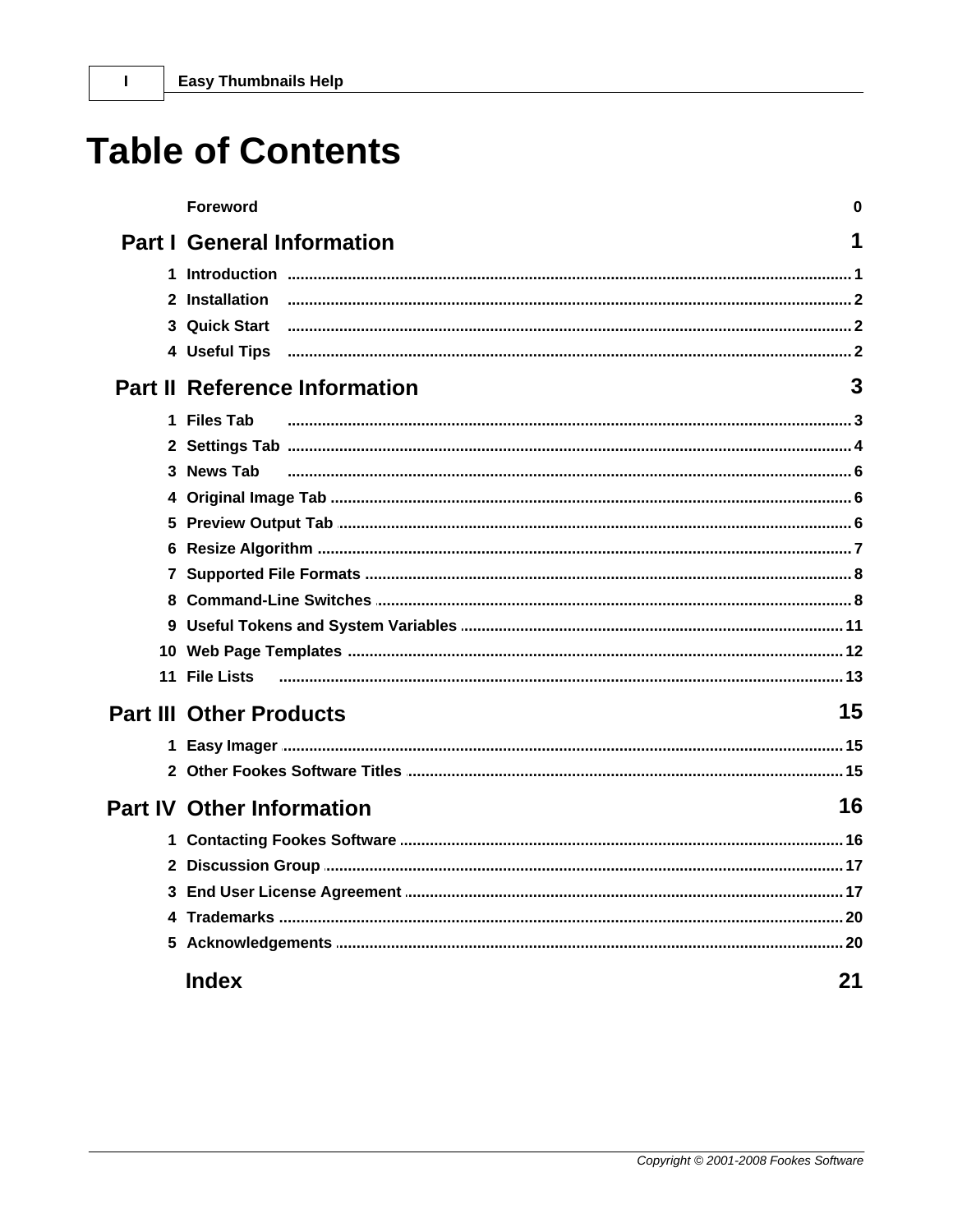# <span id="page-4-0"></span>**1 General Information**

### **1.1 Introduction**

Easy Thumbnails™ is a handy freeware utility for creating accurate thumbnail images and scaled-down/up copies from a wide range of [popular picture formats.](#page-11-0) An elegant interface makes it a snap to find your images and select them for processing individually, in batches, or in whole folders, using a simple file selector and built-in image viewer. You can use slider controls to rotate images and adjust their contrast, brightness, sharpness and quality, and check out the results with a convenient built-in viewer.

Thumbnails can be created in any existing folder or a new folder, and you can identify them clearly by adding a prefix or suffix to their titles. If you're an image-processing enthusiast, you'll enjoy having a choice of eleven [resampling algorithms](#page-10-0) for the best possible results. You can convert small batches of images inside Windows Explorer from the File menu or with a right-click of the mouse, display thumbnails in your browser, and even take advantage of [command-line switches](#page-11-1) to generate thumbnails seamlessly from other programs. You can also save your thumbnails to a Web page using an [HTML template](#page-15-0) that you can easily customize to create your own layouts.

Easy Thumbnails is a genuine freeware product, without the annoyance of advertising, intrusive spyware components, or nag screens. It comes from [Fookes Software,](http://www.fookes.com/) the developers of the award-winning [NoteTab text editors](#page-18-1).

You will find updates and other great software at our Web site...

**<http://www.fookes.com/>**

#### **Key Features**

- · Can scale images up or down with high quality results.
- · Choice of eleven resampling filters, including Bicubic and Lanczos3.
- · Can sharpen soft images, particularly those from digital cameras.
- · Shows a real-time preview of the target image and its file size.
- · Supports the new JPEG 2000 image format.
- · Preserves EXIF data in JPEG images larger than 300x300 pixels.
- · Automatically removes EXIF data from small thumbnails.
- · Supports lossless rotation of JPEG images.
- · Offers an extensive set of command-line switches.
- · Can process all images contained in subfolders through the command-line.
- · Can create Web pages of image sets, based on customizable templates.

If this collection of features isn't enough to suit your needs, please take a look at [Easy Imager.](#page-18-0) Like Easy Thumbnails, Easy Imager organizes tools and preview screens on a tabbed interface, but adds significantly more features. The Explorer-type window in Easy Imager shows pictures as thumbnails, and new settings let you print text on your photos (like a copyright notice or date), convert images to other formats, build attractive digital albums, track down images quickly with powerful search tools, capture them from the screen, acquire them from TWAIN devices like scanners and digital cameras, paste them from the clipboard, and more.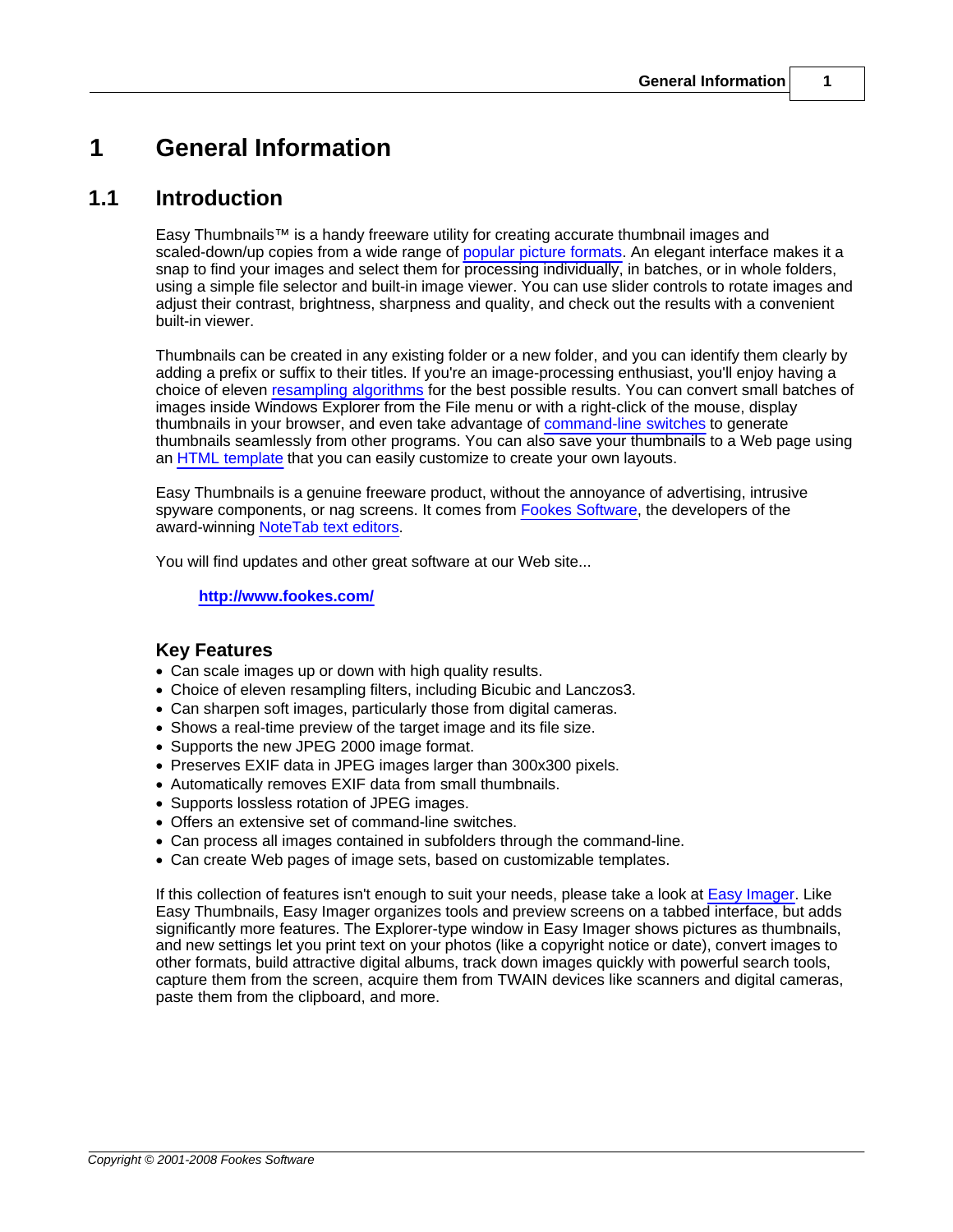### <span id="page-5-0"></span>**1.2 Installation**

Simply execute Setup.exe and follow the instructions.

#### **System Requirements**

- · Windows 95/98/2000/2003/NT4/ME/XP/XP64/Vista
- 2 MB of free disk space
- 32 MB of RAM

#### **How to Uninstall**

You can uninstall Easy Thumbnails by using the Control Panel's Add/Remove Programs dialog box or the Uninstall Easy Thumbnails icon in the Start menu.

### <span id="page-5-1"></span>**1.3 Quick Start**

The Easy Thumbnails interface is divided into two sections. The left side lets you [select the folder](#page-6-0) and image files used for creating the thumbnails. A tab gives you access to the [settings page](#page-7-0), which you can use to define the thumbnail's filename prefix/suffix, maximum height and width, [resize algorithm](#page-10-0), JPEG compression level, brightness, contrast, sharpness, and rotation angle. The right side provides a preview of the [original image](#page-9-1) currently selected, as well as the resulting [output image](#page-9-2), which you display by clicking on the corresponding tab.

The window title bar displays information about the current image shown. When the [Preview output](#page-9-2) page is displayed, you'll see what filename it will have when saved, based on your settings, as well as its pixel dimensions and file size.

Click on the Make button to create thumbnails of the file(s) you've highlighted in the "Look in" window. Use the Make All button to create thumbnails of all the files listed in the selected folder.

By default, PNG files are saved in their native format. All other image types are saved as JPEG files. If you want PNG files saved in JPEG format, right-click with your mouse on the "Thumbnail preview" image and check the "Save PNG as JPEG" option in the shortcut menu.

For more information, see also the [Useful Tips](#page-5-2) topic.

### <span id="page-5-2"></span>**1.4 Useful Tips**

#### **Basic Information**

- Grayed controls indicate fields or buttons that are not available for use in the current context.
- · Move your mouse cursor over a control to display information about it in the status bar at the bottom of the window. Most of the controls have a shortcut menu that you can open by clicking on them with the right button of your mouse. The window title bar is used to display details (name, dimensions, and file size) about the picture currently displayed in the right panel area.

#### **Less Obvious...**

· You can select multiple images in the file-list window by holding down the Ctrl key and clicking on each file with the left mouse button. Use the "Make" button to create thumbnails of only the files you selected. The "Make All" button does not take into account selected files; it processes all the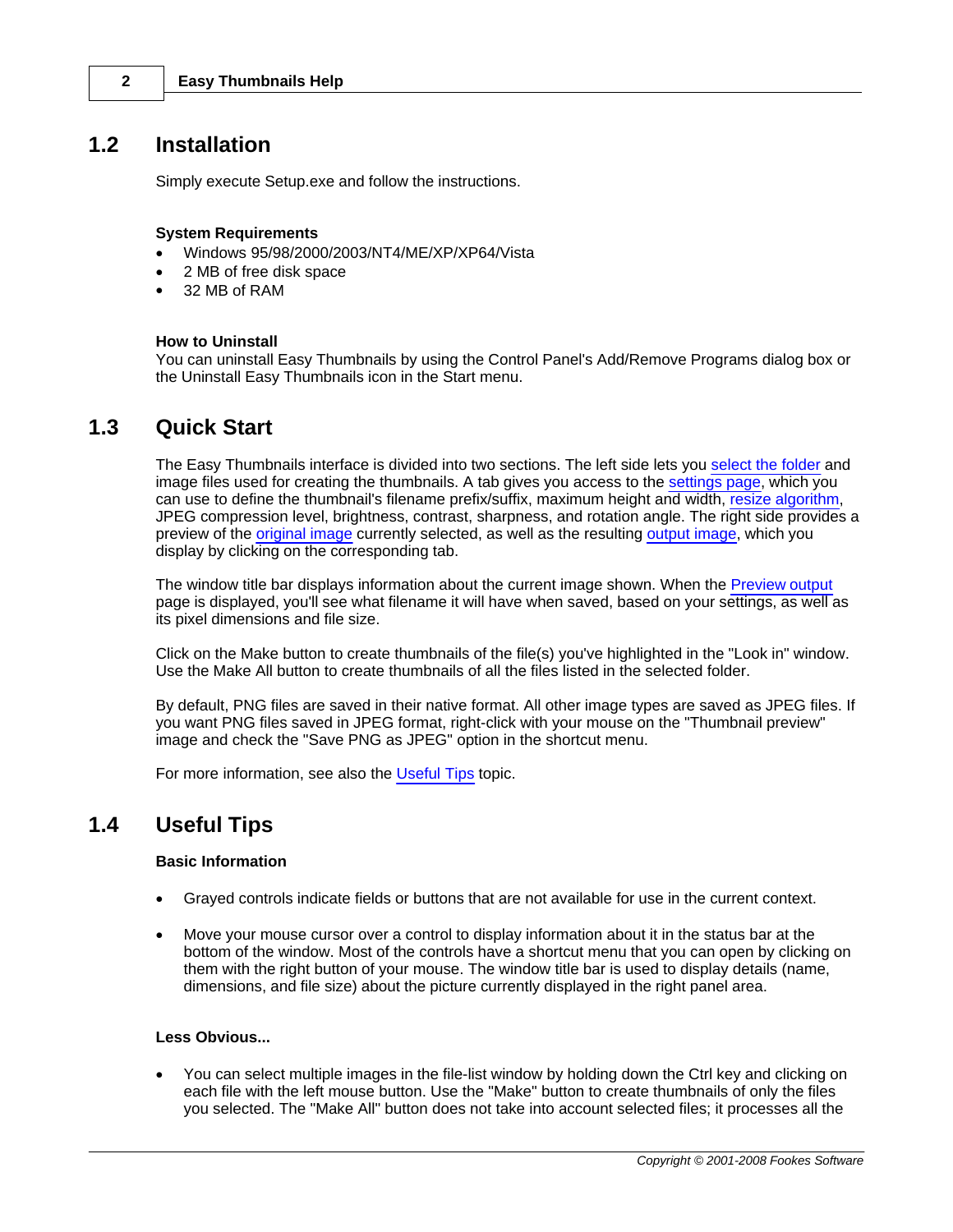files listed in the window.

- · To speed up image selection, you can hold down the Alt key to stop each image you select from being displayed in the Preview panel. This can be useful if you want to select several large images for processing.
- Leave the "Save in" field blank if you want to save the thumbnails in the same folder as your images. Easy Thumbnails automatically creates a folder if it does not already exist. You can specify relative path names.
- If your original image is a Jpeg file, you can produce a lossless (no degradation of image quality)  $\pm$ 90/180 rotation by choosing the Lossless setting in the Algorithm field. Note that there might be a slight reduction in size of the resulting image if its dimensions do not match the DCT (Discrete Cosine Transform) block unit.
- · Double-click on a trackbar's label to reset its value.
- · You can use the shortcut menu from the "Original image" preview area to shrink the picture so that it fits in the display area.
- Use the "Copy Image Tag" command from the shortcut menu of the Original/Preview image, to copy the HTML tag of the current picture to the Clipboard.
- Use the "Make Web page" command (available when you right-click with your mouse in the picture-files listing) to create a Web page based on your current selection of images. The layout is defined in the "Template.html" template file, which you can customize. By default, the Web-page file is saved as "pictures.html", and each new copy adds an index number after the name — e.g., pictures(1).html, pictures(2).html, etc. You can set a different name through the program's [command line](#page-11-1).
- Use the "Show in browser" command (available when you right-click with your mouse in the picture-files listing) to display the current selection of images in your default Web browser. The layout is defined in the "Template.html" [template](#page-15-0) file.
- · You can make thumbnails from Windows Explorer by right-clicking with your mouse on a selected image file, and then choosing the "Make Thumbnail" command from the shortcut menu. The thumbnail is made according to the settings you had when you last closed Easy Thumbnails. This command only appears for supported file types and is ideal for quickly converting one or two images. If you chose not to create this shortcut during installation, you can easily add it by right-clicking with your mouse in the Easy Thumbnails file-list window and then clicking on the "Add Thumbnail Shortcut" command in the popup menu.
- · If you are using Easy Thumbnails to assist you in creating Web-based photo albums, take a look at our [Easy Imager](#page-18-0) software.
- If you process a Jpeg file that contains EXIF data, the resized image will contain a copy of the data as long as it exceeds 300 pixels in height or width. The EXIF data is automatically discarded when you produce smaller pictures so that file size can be reduced further.

# <span id="page-6-0"></span>**2 Reference Information**

### **2.1 Files Tab**

The Files tab provides an Explorer-like interface that you can use to browse through your drive folders and select images you want to process. The top window displays the drives and folders, and the lower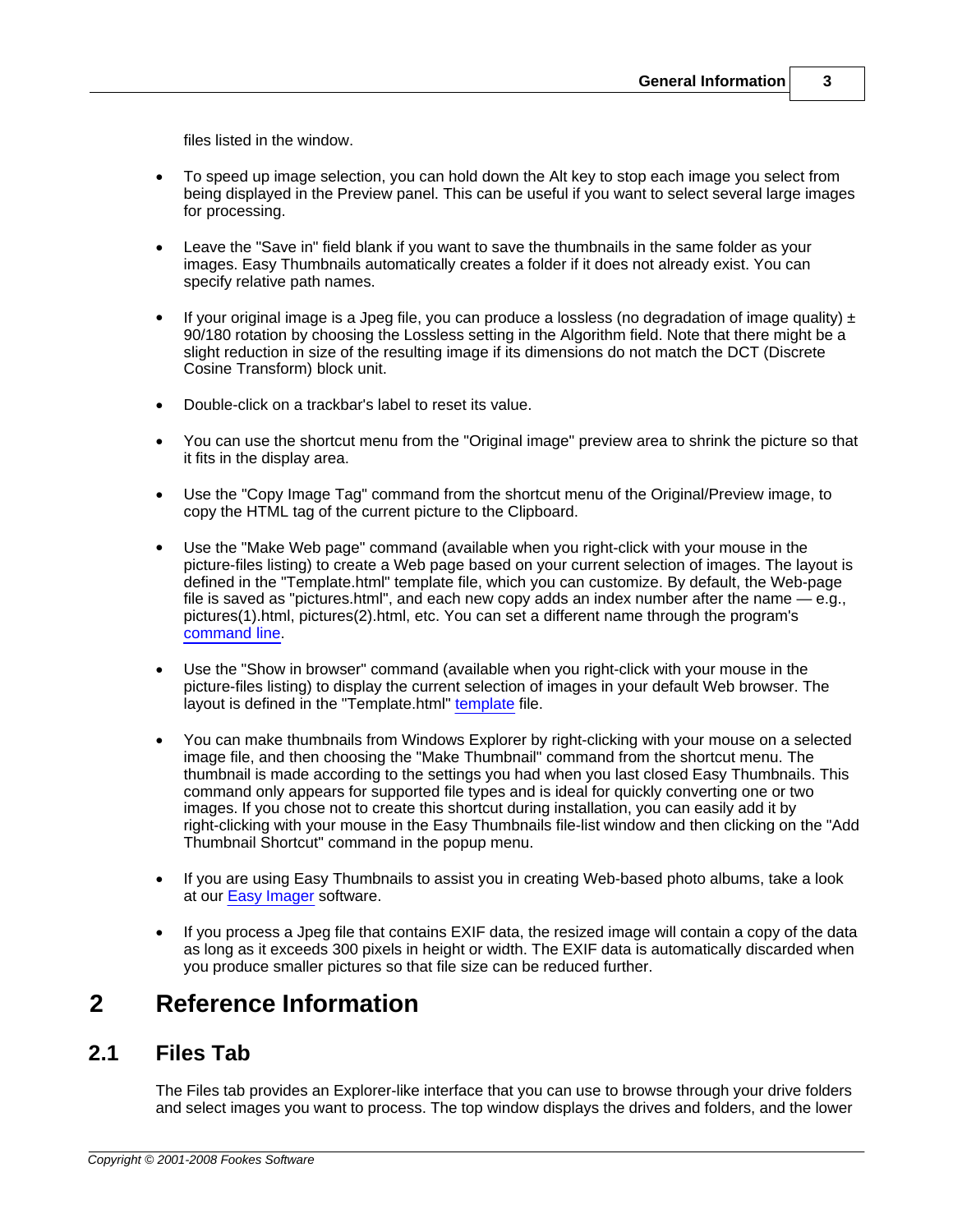window shows the files contained in the selected folder. The types of images displayed in the file list are determined by the setting in the **Files of type** field above the tab.

You can select multiple images in the file-list window by holding down the Ctrl key and clicking on each file with the left mouse button. To speed up image selection, you can hold down the Alt key to stop each image you select from being displayed in the image-display panel. To select a range of adjacent images, click on the first image, then hold down the Shift key and press on the last picture you want selected.

If you chose not to create the Windows Explorer "Make Thumbnail" shortcut during installation, you can easily add it by right-clicking with your mouse in the Easy Thumbnails file-list window and then clicking on the "Add Thumbnail Shortcut" command in the popup menu.

Use the **Save in** field to control in which folder your new pictures should be saved. If you don't specify a target folder, then all the converted images will be saved in your current folder. If you specify a relative folder (i.e. that doesn't include the drive and directory path), images are saved in the folder relative to the current folder.

### <span id="page-7-0"></span>**2.2 Settings Tab**

The Settings tab provides settings to change the image size, the image name, JPEG compression/quality, brightness, contrast, sharpness, and rotation. You can see the result produced by your settings by activating the **Preview output** tab on the right panel.

Use the **Max. Width** and **Max. Height** fields to define the maximum width and height of the images produced when a resizing option is selected. The value represents pixel units. You can insert zero or a blank value in either **Max. Width** or **Max. Height** so that the resizing factor is only determined based on one of the image dimensions. Note that the size values are ignored if you select **No resize** in the **Resize** field or **Lossless JPEG** in the **Algorithm** field.

Easy Thumbnails preserves EXIF data in JPEG images larger than 300x300 pixels. With smaller sizes, Easy Thumbnails assumes you are producing thumbnails and so automatically removes EXIF data to reduce their file size.

The **Resize** field defines whether images are resized and how. The following values are available:

- · **No resize**: the image is not resized.
- · **Best fit**: the image is resized so that it fits in the rectangle defined by "Max. Width" and "Max. Height"; aspect ratio is preserved.
- · **Shrink to fit**: the image is only resized if it is larger than the rectangle defined by "Max. Width" and "Max. Height"; aspect ratio is preserved.
- · **Enlarge to fit**: the image is only resized if it is smaller than the rectangle defined by "Max. Width" and "Max. Height"; aspect ratio is preserved.
- · **Stretch to fit**: the image is resized so that it fills the rectangle defined by "Max. Width" and "Max. Height"; image aspect ratio may be altered.

The setting chosen in the **Resampling filter** field determines how pixels in a picture are affected when it is resized. Depending on the chosen setting, there can be big differences in the resize quality and processing speed. See the [Resize Algorithm](#page-10-0) topic for more information on the different settings available.

When batch processing, you may want to change the name of converted images so that they don't overwrite your originals. Adding a prefix or suffix to the name can also be useful to easily identify and group certain kinds of pictures, like thumbnails for example. Use the **Prefix/Suffix** field to add text to the image name. The **New Name** field determines how this text is added to the image name. When you select **Auto Detect**, Easy Thumbnails will automatically determine how to build the new name: if it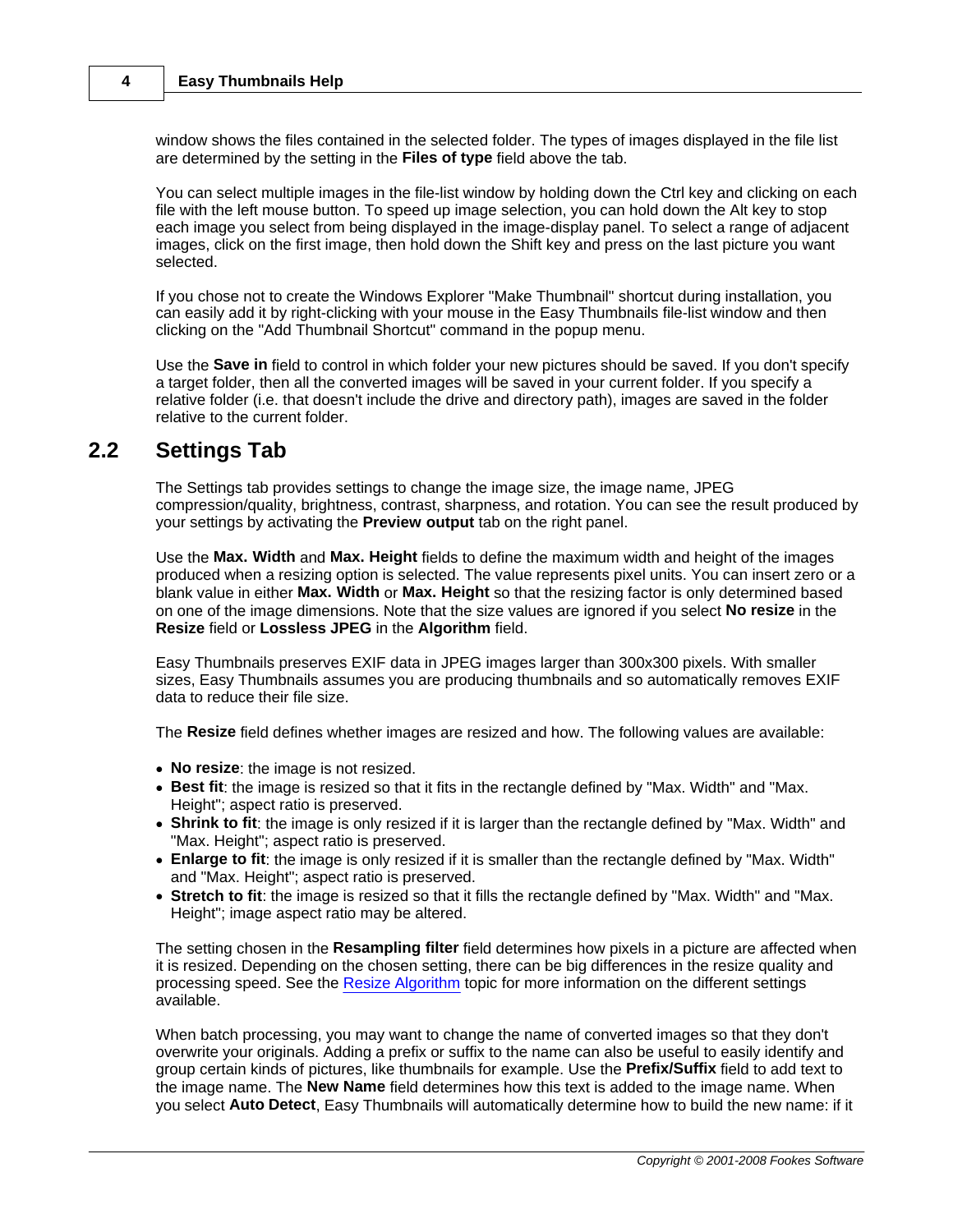starts or ends with an underscore "\_", a hyphen "-", or a dot ".", the text will be added to the image name as a **suffix** or **prefix** respectively, otherwise the **Rename** option is assumed. Use the **Add nothing** setting to keep the original image name unchanged.

When the **Rename** option is used, Easy Thumbnails creates numbered image names based on the text in the **New Name** field. The index number is added at the end of the name unless you use one of the number tokens to specify an alternative position. Easy Thumbnails supports two types of tokens that you can use to add numbering to new filenames. You can use an asterisk "\*" in the text to indicate where numbers must be inserted. Padding with leading zeros is automatically determined based on the number of images you process. Example:

**New Name**: Auto detect **Prefix/Suffix**: alex\_first\_birthday\_\* Filenames produced assuming 100 JPEG files are processed:

alex\_first\_birthday\_001.jpg alex\_first\_birthday\_002.jpg alex\_first\_birthday\_003.jpg ... alex\_first\_birthday\_100.jpg

In some cases, you may want to control exactly how many leading zeros are added to the index number. You can do so by using question mark characters "?" instead of the asterisk. The number of question marks indicates the minimum width to use for the index number. Based on the above example, the following pattern "alex\_first\_birthday\_??" would generate this:

alex\_first\_birthday\_01.jpg alex\_first\_birthday\_02.jpg alex\_first\_birthday\_03.jpg ... alex\_first\_birthday\_100.jpg

Two special tokens that can be used with the {FolderName} and {FileName} fields give you control over the character case of your image names. Prefix the field name with an underscore character " " to produce a name in lowercase, or use an exclamation mark "!" To produce an uppercase name. Example:

**Image name:** Sample04.JPG **New Name**: Auto detect **Prefix/Suffix**: {\_FileName} **Result:** sample04.jpg

These fields can be combined with prefix or suffix text. Example:

**Image name:** Sample04.JPG **New Name**: Auto detect **Prefix/Suffix**: tn\_{!FileName} **Result:** tn\_SAMPLE04.JPG

When you produce JPEG images, you can control the quality of the new image by changing the value of the **JPEG Quality** field. A higher value produces a larger image file (take longer to download on the Internet) with less quality loss. A lower value produces a smaller file at the cost of image quality.

Use the other slider controls to change the brightness, contrast, sharpness, and rotation of your images. A value of 0 leaves the image unmodified for the corresponding property. Note that you can double-click on the label of these slider controls to reset the default value.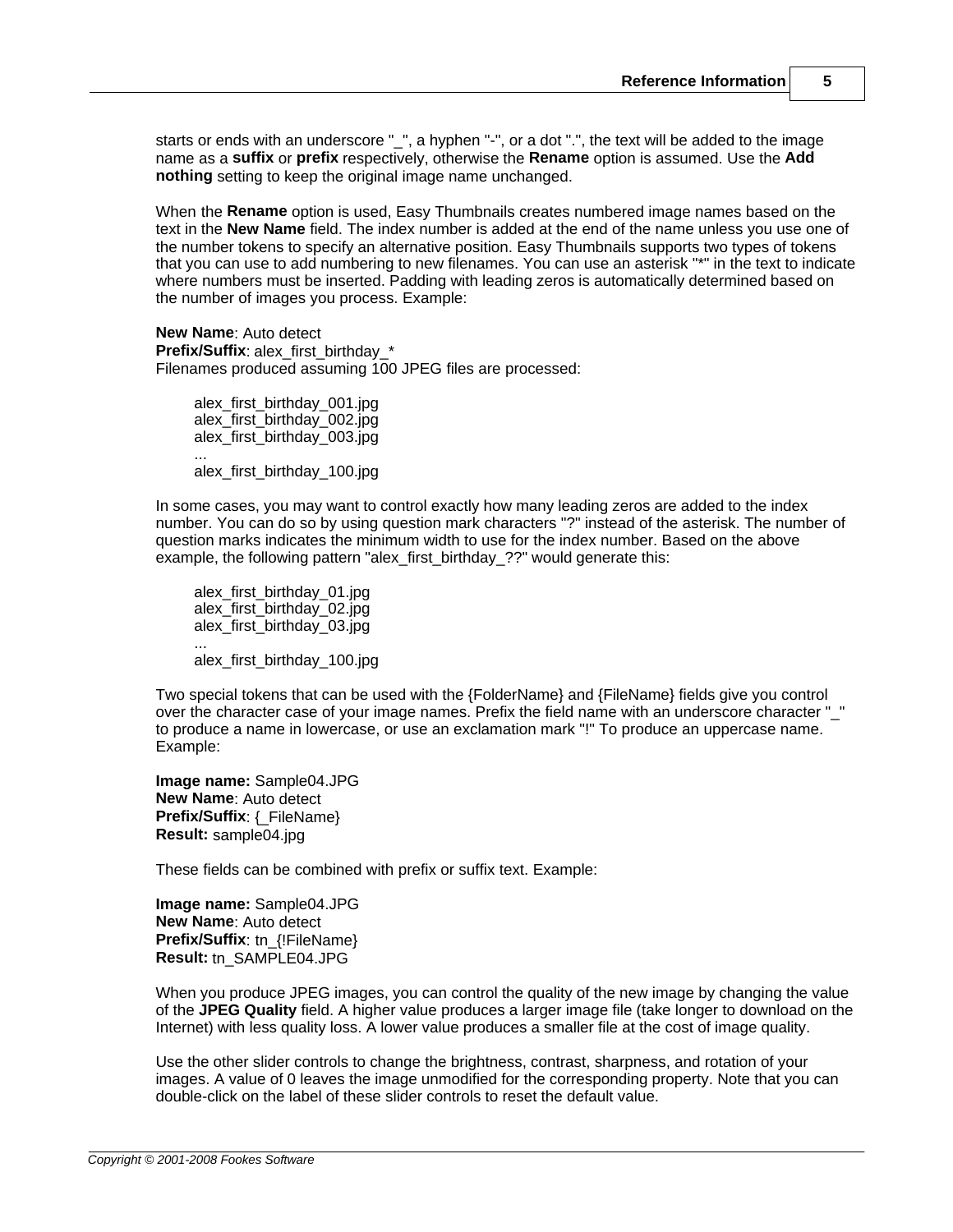### <span id="page-9-0"></span>**2.3 News Tab**

Use the News feature to check the Internet for news and software updates from Fookes Software. News items are organized by category. A single mouse click on a news item will display the corresponding Web page in your browser or starts a file download. Icons are displayed next to news items and have the following meaning:

- ۰ The news item has either been added today or after you last displayed news. ◉
	- The news item has already been displayed before.
- 阊 The news item link points to an .exe Setup file.
- ZIP The news item link points to a .zip file.
- The news item is an e-mail address link. ⋈

The News feature is useful to find out if a new Easy Thumbnails update is available. It also displays news about our other major releases and occasionally special offers that we make available to our users. Information is transmitted one way only, from our server to your computer. The news feature does not send any details about your system to us. Easy Thumbnails determines locally what relevant news to display to you.

Usually, program updates are downloaded and installed directly from within Easy Thumbnails updating your software this way couldn't be easier. However, be aware that some download managers may take over this download process and interfere with normal operations. When this happens, you may see a prompt from Easy Thumbnails asking you to tell it when the download has been completed. With other download managers, the download may fail altogether. In this case, turn off your download manager and try again.

You can configure Easy Thumbnails to automatically check for news at regular intervals by checking the **Check for news every 15 days** option on the News tab. The News tab will automatically become active if new news items have been added since the last viewing. If the **Update** button is available, you can use it to update news manually by clicking on it. This button is only displayed when the **Check for news every 15 days** option is unchecked.

### <span id="page-9-1"></span>**2.4 Original Image Tab**

The Original Image tab is on the right panel and is used to display the active picture in its original state. When an image is displayed in the window, information about its dimensions and file size are displayed in the program title bar. In the bottom part of the tab, you will find three buttons:

#### **Make All**

Makes thumbnails of all the files in the selected folder.

#### **Make**

Makes thumbnails of only the selected images.

#### **Close**

Closes Easy Thumbnails program.

### <span id="page-9-2"></span>**2.5 Preview Output Tab**

The Preview tab is on the right panel and is used to display a preview of the modified [original picture](#page-9-1) based on the [Image Conversion](#page-7-0) settings. Changes in the Image Conversion settings are reflected in the preview window.

*Copyright © 2001-2008 Fookes Software*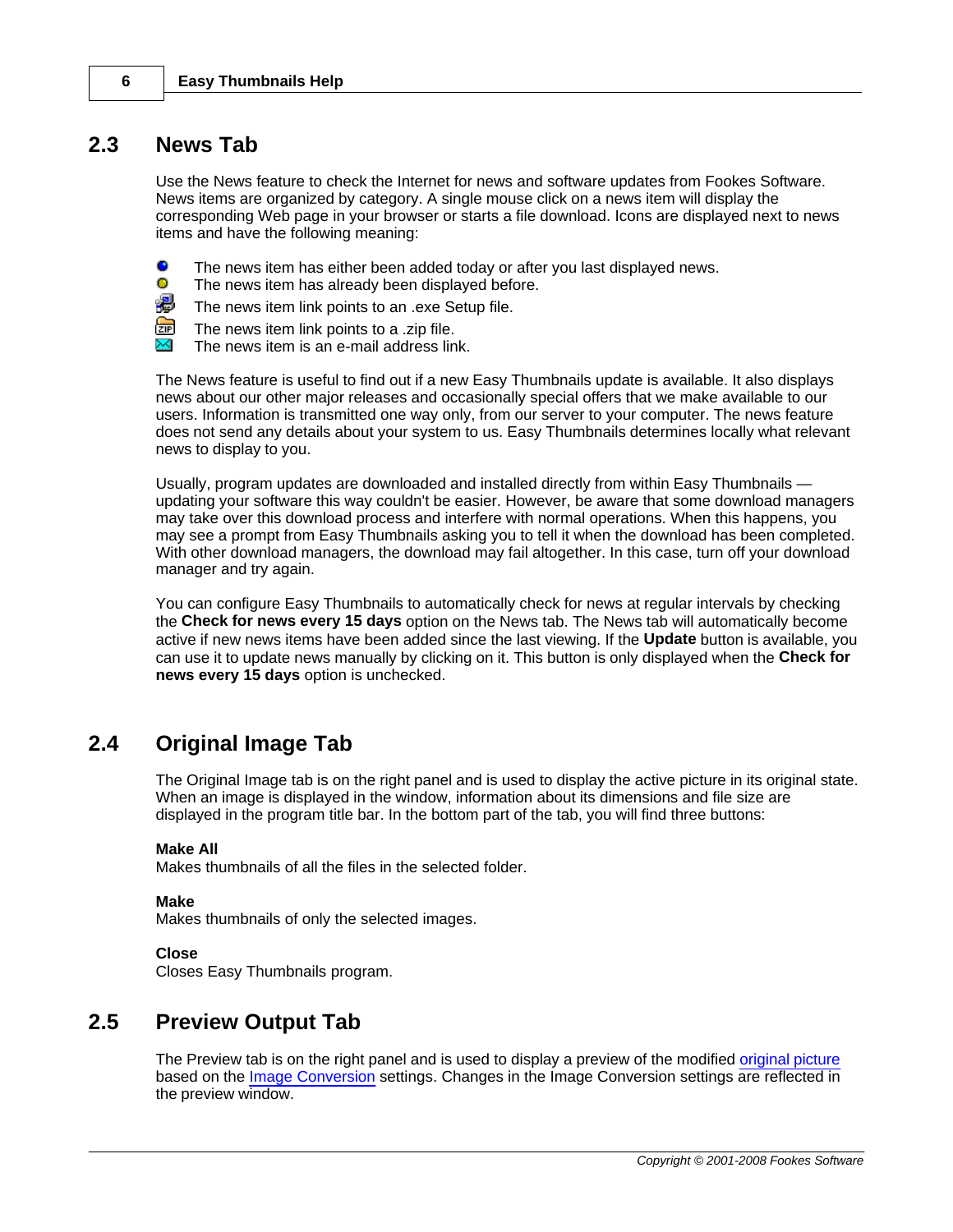When an image is displayed in this window, information about its dimensions and size are displayed in the program title bar.

### <span id="page-10-0"></span>**2.6 Resize Algorithm**

The resize algorithm (or resample filter) determines how pixels in a picture are affected when it is resized. Some algorithms add a blurring effect while others maintain the hard edges between different areas of a picture. The algorithm that generally gives the best results is "Lanczos3". However, depending on the nature of your picture, you may get better results (smaller file size or higher image quality) by trying out one of the other algorithms. You can see the result produced by the chosen algorithm by looking at the picture on the "Thumbnail preview" panel. Easy Thumbnails offers a choice of eleven resize algorithms, as well as an option for lossless rotation of JPEGs, and an option to automatically choose the best resampling method for the type of picture being processed.

#### **[ Smart ]**

This option uses the Mitchell algorithm when processing JPEG images and the Lanczos3 algorithm for other image types. If the Mitchell algorithm is used to reduce the size of an image, a value of +20 sharpening is applied after resizing if the Sharpness slider control is set to 0.

#### **None**

The image is simply stretched to the new size. This is the fastest method but produces the least smoothing.

#### **Triangle**

This algorithm produces sharp transition lines and is also relatively fast. It produces reasonably good results with a little smoothing for both reduction and magnification.

#### **Hermite**

The Hermite method creates noticeable smoothing but maintains a good degree of sharpness. It is relatively fast.

#### **Bell**

This algorithm is also relatively fast and produces smooth image, bordering on soft.

#### **B-spline**

This method does not produce sharp transitions and may cause excessive blurring. It has the advantage of dampening noise and JPEG artifacts. B-spline is one of the slower algorithms.

#### **Lanczos3**

This is the slowest method but it usually produces the sharpest images (comparable to fractal resizing). Under certain conditions, it may introduce some ringing patterns and emphasize JPEG artifacts.

#### **Mitchell**

Resizing with this algorithm produces no sharp transitions and tends to be a good compromise between the "ringing" effect of Lanczos and "blurring" of other methods. It is often used with photos in combination with the sharpness option to reduce smoothing. The Mitchell algorithm produces good results when enlarging pictures. It is also one of the slower algorithms.

#### **Nearest**

This algorithm is recommended for small icons or lines/outlines. It works best with illustrations containing non-anti-aliased edges.

#### **Linear/Fast Linear**

This is a reasonably fast method that does not emphasize jagged edges, but it does tend to blur the image slightly.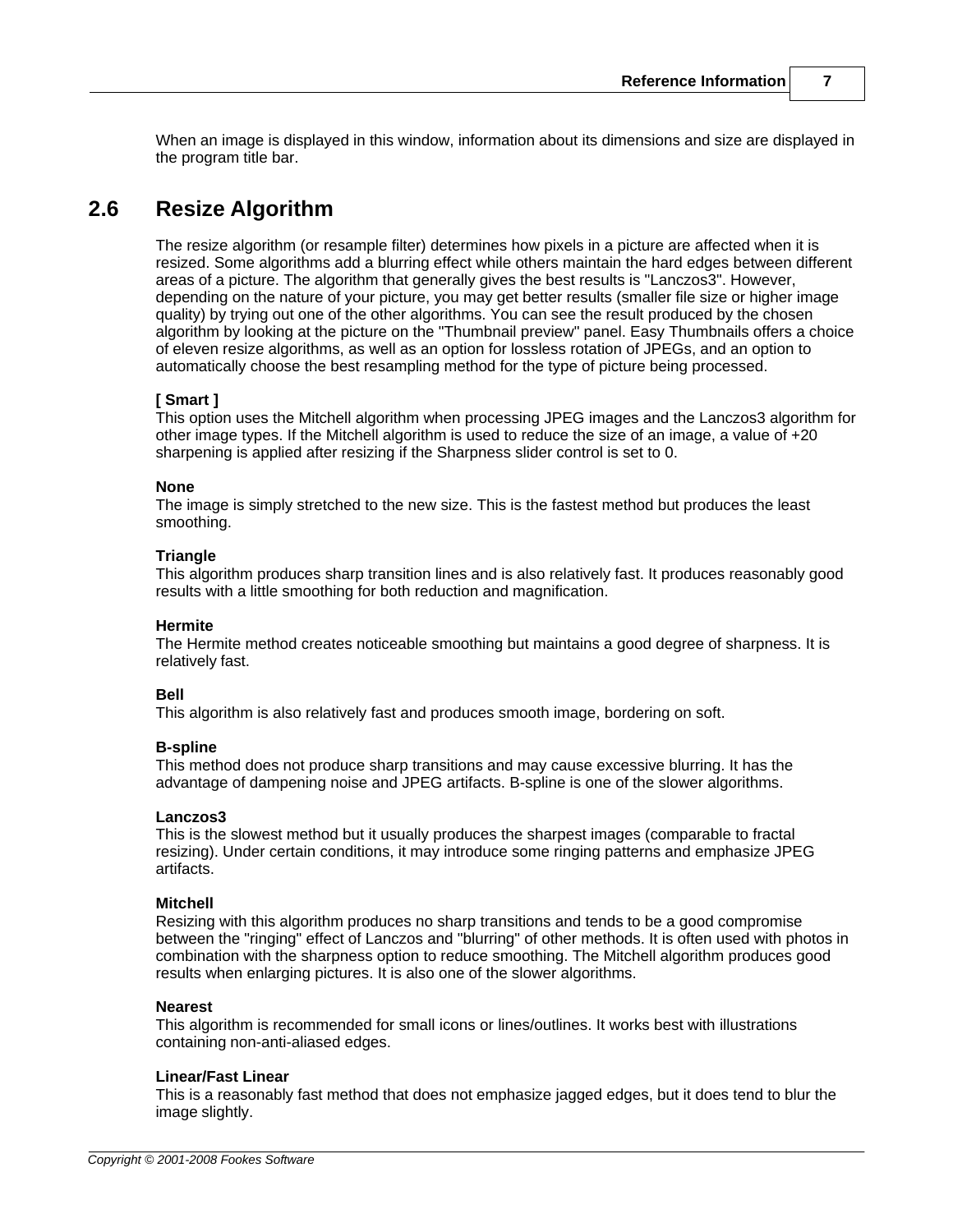#### **Bilinear**

This interpolation method produces relatively smooth edges with few jaggies. This algorithm is often recommended for shrinking images.

#### **Bicubic**

Bicubic interpolation is more sophisticated than Bilinear. It produces very smooth edges with hardly any jaggies (even better than Bilinear). This algorithm is often used for enlarging images.

#### **Lossless**

Technically speaking, this is not a resampling filter. This option is available to produce lossless rotations (90° steps) of JPEG images. The quality of the image is unaltered when a lossless rotation is applied. There might be a slight reduction in size of the resulting image if its dimensions do not match the DCT (Discrete Cosine Transform) block unit. If this option is used on non-JPEG images, it operates like the [Smart] setting.

### <span id="page-11-0"></span>**2.7 Supported File Formats**

The following file formats are currently supported by Easy Thumbnails:

- · JPEG (\*.jpg;\*.jpeg;\*.jpe;\*.jps)
- · JPEG 2000 (\*.jpc;\*.j2k;\*.jp2)
- · CompuServe Graphics Interchange (\*.gif)
- · Portable Bitmap (\*.pbm; \*.pgm; \*.ppm)
- · Portable Network Graphics (\*.png)
- · Tagged Image File Format (\*.tif;\*.tiff;\*.fax)
- · Truevision Targa (\*.tga;\*.targa;\*.vda;\*.vst)
- · Windows Enhanced Meta File (\*.emf)
- · Windows Icon File (\*.ico)
- · Windows Meta File (\*.wmf)
- · Windows or OS/2 Bitmap (\*.bmp;\*.dib;\*.rle)
- · Wireless Bitmap images (\*.wbmp)
- · Zsoft PC Paintbrush (\*.pcx)

### <span id="page-11-1"></span>**2.8 Command-Line Switches**

The command-line switches (or parameters) let you create thumbnails and Web pages without using the program's interface. This is particularly useful if you want to use Easy Thumbnails to create thumbnails from other applications. Furthermore, you can use these switches to create simple Web pages of your images — the layout and appearance can be controlled through [template files.](#page-15-0)

You can specify as many parameters as the command line can take. Each parameter must be separated by a space. Use double quotes around values that contain blank characters. The first parameter should be used to specify which file(s) to process. The order of the other parameters is not important. You can either use a forward slash (/) or a hyphen (-) to mark the start of a switch. Filenames can contain [tokens and system variables](#page-14-0).

EzThumbs.exe *Files* [*Switches*]

The following examples show all the available switches:

```
EzThumbs.exe "%MyPics%\*.jpg;*.png" /D="C:\temp" /P="tn_" /W=200 /H=200 /Z=ShrinkToFit
/F=Mitchell /Q=70 /B=+10 /C=+5 /S=+20 /R=90 /DPI=300 /EXIF=No /HTML=Pictures.html
/T=Template.html /L
```
EzThumbs.exe "c:\Web\tn\_\*.jpg" /HTML=Index.html /T=MyTemplate.htm /L /OnlyHtml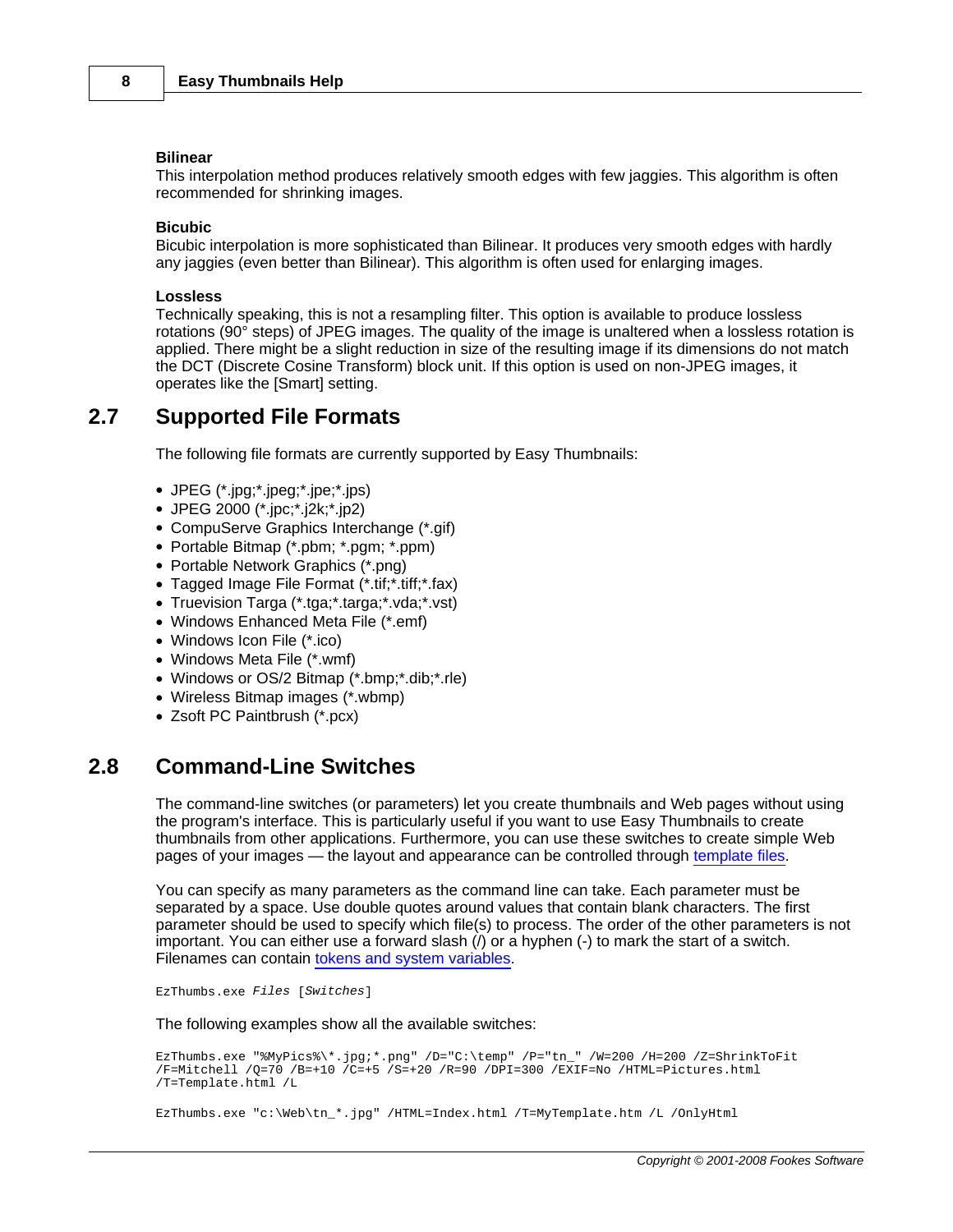EzThumbs.exe -Log -List="%MyDocs%\Images.lst"

Examples using the /Log switch:

EzThumbs.exe "test\\*.jpg" /Log EzThumbs.exe "c:\temp\\*.jpg" /Log=Output EzThumbs.exe "\*.jpg" /Log="c:\My Documents\Thumbnails.dat"

### **Definitions**

| Files             | Defines the image file(s) to process. If used, this parameter should be the first<br>one. You can use DOS wildcards (*, ?) to specify multiple files. Use a<br>semicolon to separate multiple criteria. If no pathname is specified, Easy<br>Thumbnails will search for the images in the current folder. Relative<br>pathnames may be used. Insert a plus character (+) in front of the filename's<br>path to process all matching files contained in subfolders (e.g. EzThumbs.exe<br>"+C:\My Pictures\*.jpg"). Use double quotes around filenames that contain<br>blank characters. Filenames can contain tokens and system variables. Note<br>that Easy Thumbnails will automatically close after processing instructions<br>when you use this command-line parameter. |
|-------------------|----------------------------------------------------------------------------------------------------------------------------------------------------------------------------------------------------------------------------------------------------------------------------------------------------------------------------------------------------------------------------------------------------------------------------------------------------------------------------------------------------------------------------------------------------------------------------------------------------------------------------------------------------------------------------------------------------------------------------------------------------------------------------|
| /D=DestFolder     | Defines the output folder for saving the thumbnail files. Relative pathnames<br>may be used and are expanded based on the location specified by the "Files"<br>parameter. Insert a plus character (+) in front of the folder name to create<br>subfolders relative to each processed source file (e.g. EzThumbs.exe "+C:\My<br>Pictures\*.jpg" /D=+New). If this switch is not used, the "Save in" folder<br>specified in the Easy Thumbnails settings is used. You can use tokens and<br>system variables in the output folder name.                                                                                                                                                                                                                                      |
| /P=ThumbPrefix    | Defines the prefix to use for the generated thumbnail files. If you prefer to have<br>the thumbnail prefix text added as the filename suffix, just use an underscore<br>character at the beginning (e.g. $_t$ n). Use a plus character (+) instead, if you<br>don't want an underscore or plus character included in the filename's suffix<br>(e.g. +tn). If you don't want a prefix/suffix added to the filename, just leave the<br>switch value empty. If this switch is not used, the Prefix specified in the Easy<br>Thumbnails settings is used.                                                                                                                                                                                                                      |
| /W=MaxImageWidth  | Use this switch to define the maximum image width in pixels used to resize the<br>images. A value of 0 (zero) either indicates no resizing or bases the new size<br>on the /H switch value. If you don't specify the /H switch, this value will also be<br>used for the maximum image height. If neither the /W and /H switches are<br>used, the "Max. width" value specified in the Easy Thumbnails settings is used.                                                                                                                                                                                                                                                                                                                                                     |
| /H=MaxImageHeight | Use this switch to define the maximum image height in pixels used to resize<br>the images. A value of 0 (zero) either indicates no resizing or bases the new<br>size on the /W switch value. If you don't specify the /W switch, this value will<br>also be used for the maximum image width. If neither the /W and /H switches<br>are used, the "Max. height" value specified in the Easy Thumbnails settings is<br>used.                                                                                                                                                                                                                                                                                                                                                 |
| /Z=ResizeMode     | Defines how the image should be resized. The following values are available<br>and correspond to the settings available in the Resize drop-down list: BestFit,<br>EnlargeToFit, NoResize, ShrinkToFit, StretchToFit.                                                                                                                                                                                                                                                                                                                                                                                                                                                                                                                                                       |
| /F=ResizeFilter   | Defines the resampling method to use when resizing images. The following<br>values are available and correspond to the settings available in the Algorithm<br>drop-down list: Smart, Bell, Bicubic, Bilinear, BSpline, FastLinear, Hermite,                                                                                                                                                                                                                                                                                                                                                                                                                                                                                                                                |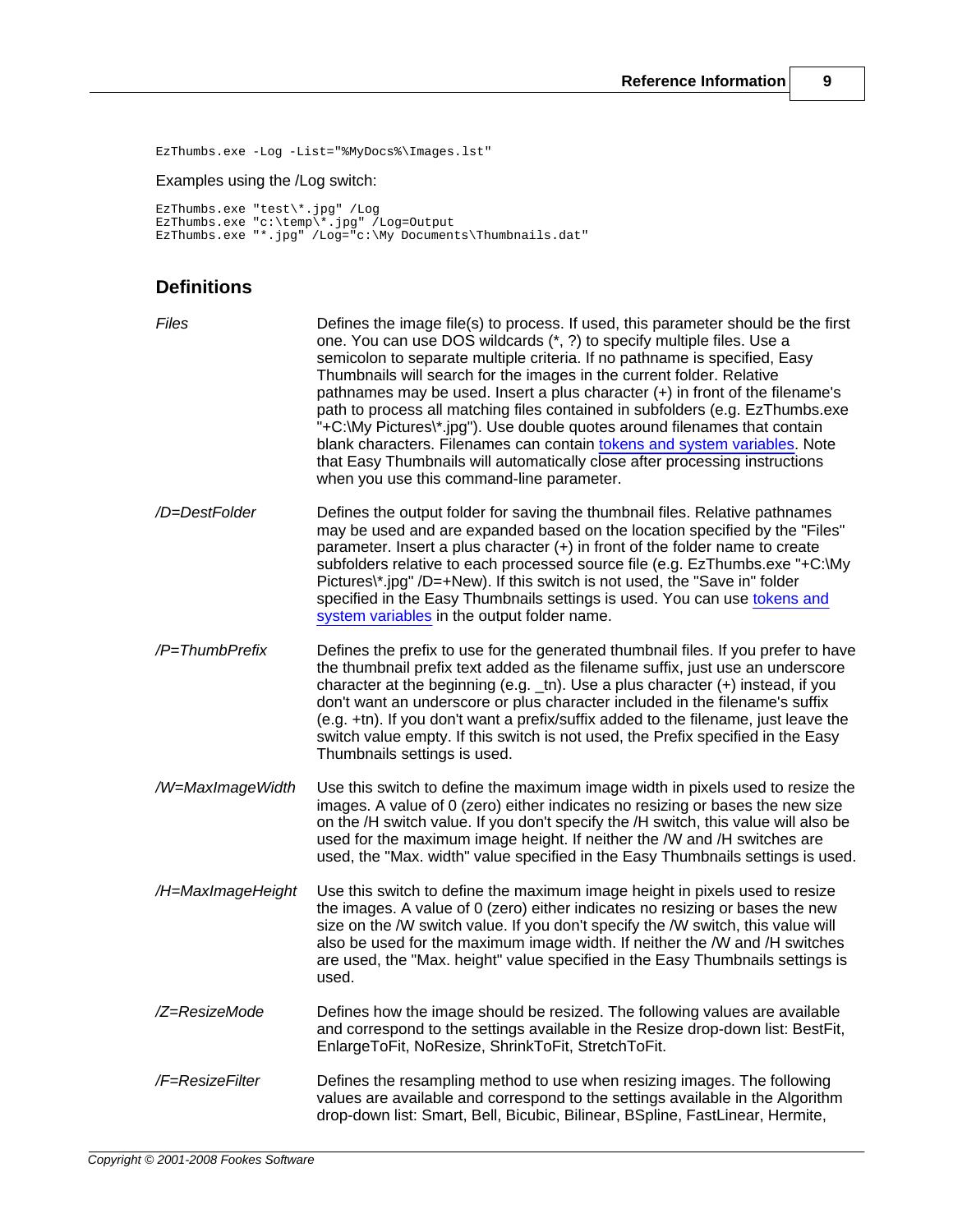### **10 Easy Thumbnails Help**

|                  | Lanczos3, Linear, Lossless, Mitchell, Nearest, None, Triangle.                                                                                                                                                                                                                                                                                                                                                                                                                                                                                                                                                                                                                                                         |
|------------------|------------------------------------------------------------------------------------------------------------------------------------------------------------------------------------------------------------------------------------------------------------------------------------------------------------------------------------------------------------------------------------------------------------------------------------------------------------------------------------------------------------------------------------------------------------------------------------------------------------------------------------------------------------------------------------------------------------------------|
| /Q=JpegQuality   | This switch accepts a value between 1 and 100. It defines the quality and<br>degree of compression used for creating Jpeg thumbnail images. Higher<br>values produce better quality images, but with bigger file sizes. A value of 75<br>generally produces good results. If this switch is not used, the "JPG quality"<br>value specified in the Easy Thumbnails settings is used.                                                                                                                                                                                                                                                                                                                                    |
| /B=Brightness    | Use this switch to change the brightness of the generated images. Values can<br>range from -100 to +100. Negative values darken the image and positive<br>values lighten it. A value of 0 (zero) leaves the brightness unchanged. If this<br>switch is not used, the "Brightness" value specified in the Easy Thumbnails<br>settings is used.                                                                                                                                                                                                                                                                                                                                                                          |
| /C=Contrast      | Use this switch to change the contrast of the generated images. Values can<br>range from -100 to +100. Negative values reduce contrast and positive values<br>increase it. A value of 0 (zero) leaves the contrast unchanged. If this switch is<br>not used, the "Contrast" value specified in the Easy Thumbnails settings is<br>used.                                                                                                                                                                                                                                                                                                                                                                                |
| /S=Sharpness     | Use this switch to change the sharpness of the generated images. Values can<br>range from -100 to +100. Negative values soften the image and positive values<br>sharpen it. A value of 0 (zero) leaves the sharpness unchanged. If this switch is<br>not used, the "Sharpness" value specified in the Easy Thumbnails settings is<br>used.                                                                                                                                                                                                                                                                                                                                                                             |
| /R=RotationAngle | Use this switch to change the angle of the generated images. Values represent<br>degrees and can range from -180 to +180. Negative values rotate the image<br>anti-clockwise and positive values clockwise. A value of 0 (zero) leaves the<br>angle unchanged. If this switch is not used, the "Rotate" value specified in the<br>Easy Thumbnails settings is used.                                                                                                                                                                                                                                                                                                                                                    |
| /DPI=Value       | Use this switch to define the DPI (dots per inch) setting for converted images. If<br>this switch is not used, the DPI value from the source image is copied to the<br>converted image.                                                                                                                                                                                                                                                                                                                                                                                                                                                                                                                                |
| /EXIF=Yes/No     | Use this switch to determine whether Easy Thumbnails should copy EXIF data<br>from the source image to the converted JPEG image. The value can be either<br>YES or NO. If this switch is not used, the transfer of EXIF data is determined<br>by the size of the converted image. If the new size is larger than 300x300<br>pixels, then EXIF data is copied to the converted JPEG image, otherwise it is<br>not.                                                                                                                                                                                                                                                                                                      |
| /HTML=OutputName | If you want to create a Web page of the generated thumbnail images, specify a<br>filename for the switch value. The file is always created in the same folder as<br>the thumbnail images, so you should not include a pathname. The ".html"<br>extension is assumed if the specified filename does not have an extension.<br>The filename can contain tokens and system variables. The Web page layout<br>and appearance can be customized through the use of template files. See the<br>/T switch below to define which template file to use. Use the /L switch to<br>convert image names to lowercase in the Web page. Add the /OnlyHtml switch<br>if you don't want to produce new images but just want a Web page. |
| /T=TemplateName  | Use this switch to use a different template file for the layout of your images<br>Web page. If this switch is not specified, Easy Thumbnails will use the default<br>template file "Template.html". When used together with the Files parameter, a<br>Web page with the pictures is saved as index.html if you omit the /HTML                                                                                                                                                                                                                                                                                                                                                                                          |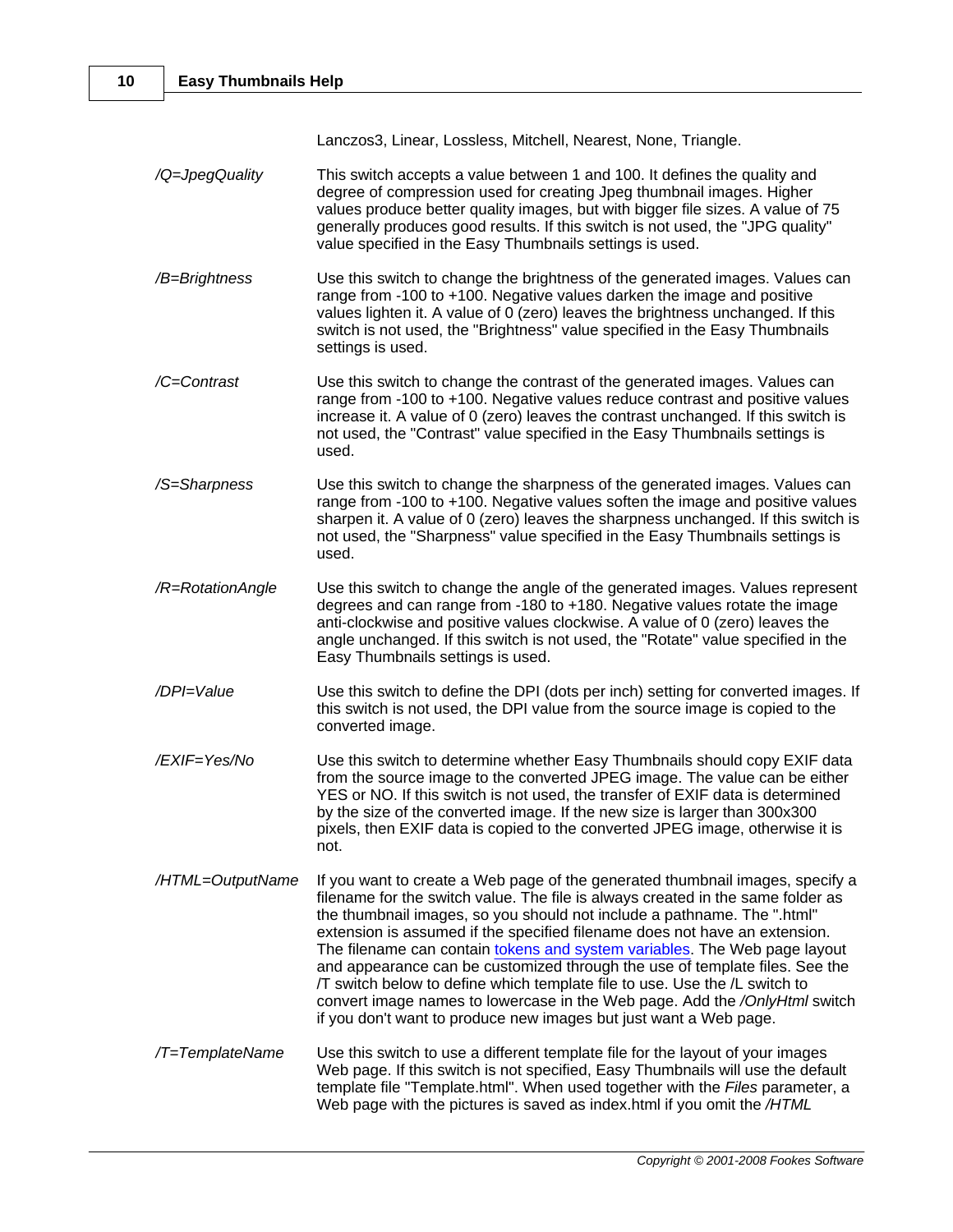switch. The template filename can contain [tokens and system variables.](#page-14-0) See the topic about [Web Page Templates](#page-15-0) for more information.

- */LIST=ListName* You can instruct Easy Thumbnails to process images based on a file containing a list of filenames. The list filename can contain [tokens and system](#page-14-0) [variables](#page-14-0). For more details, see the topic about [File Lists.](#page-16-0)
- */L* Use this switch to convert image names to lowercase in the Web page created through the /HTML switch.
- */M* When creating thumbnails through the command-line, Easy Thumbnails does not show how many thumbnails it created. You can override this behavior with the /M switch. Easy Thumbnails will then display a message window with the number of thumbnails it created.
- */Log* When you use this switch, status and error messages are stored in a log file instead of being displayed on the screen. You can specify a filename for the log results by using an equal sign after /LOG followed by the filename (see the examples above). The filename can contain [tokens and system variables](#page-14-0). If you don't specify a log file, results will be stored in a file called "EzThumbs.log" in the program's folder.
- */OnlyHtml* Use this switch together with the */HTML* switch to create a Web page of the specified images without producing new images (or thumbnails). The "Files" switch is required and thumbnail-related switches are ignored (/D /P /W /H /Z /F /Q /B /C /S /R).

#### **Important note**

Thanks to these command-line switches, Easy Thumbnails makes an ideal companion for services and applications that need to process images. Please note that you must purchase a license if you want to run Easy Thumbnails from a company/institution/school/agency/organization network server, offer Easy Thumbnails to third parties on an application service provider, web service or time sharing basis, use Easy Thumbnails as a process for another application, and/or bundle Easy Thumbnails with another product. Please [contact Fookes Software](#page-19-0) for pricing details if you need to purchase a license.

# <span id="page-14-0"></span>**2.9 Useful Tokens and System Variables**

The Easy Thumbnails command-line supports filename tokens that either represent fully qualified folder names or system variables. A token must be delimited with either a percent character (%) or a dollar sign (\$). If you are going to use tokens in a batch-file script, you must use the "\$" character as a delimiter instead of "%".

The following tokens are defined in Easy Thumbnails and recognized under all versions of Windows:

%AppDat% =returns the Application Data folder of the logged on user

%ExeDir% =returns the folder of the Easy Thumbnails program file

%ExeDrv% =returns the drive of the Easy Thumbnails program file

%MyData% =returns the folder used by Easy Thumbnails to store program settings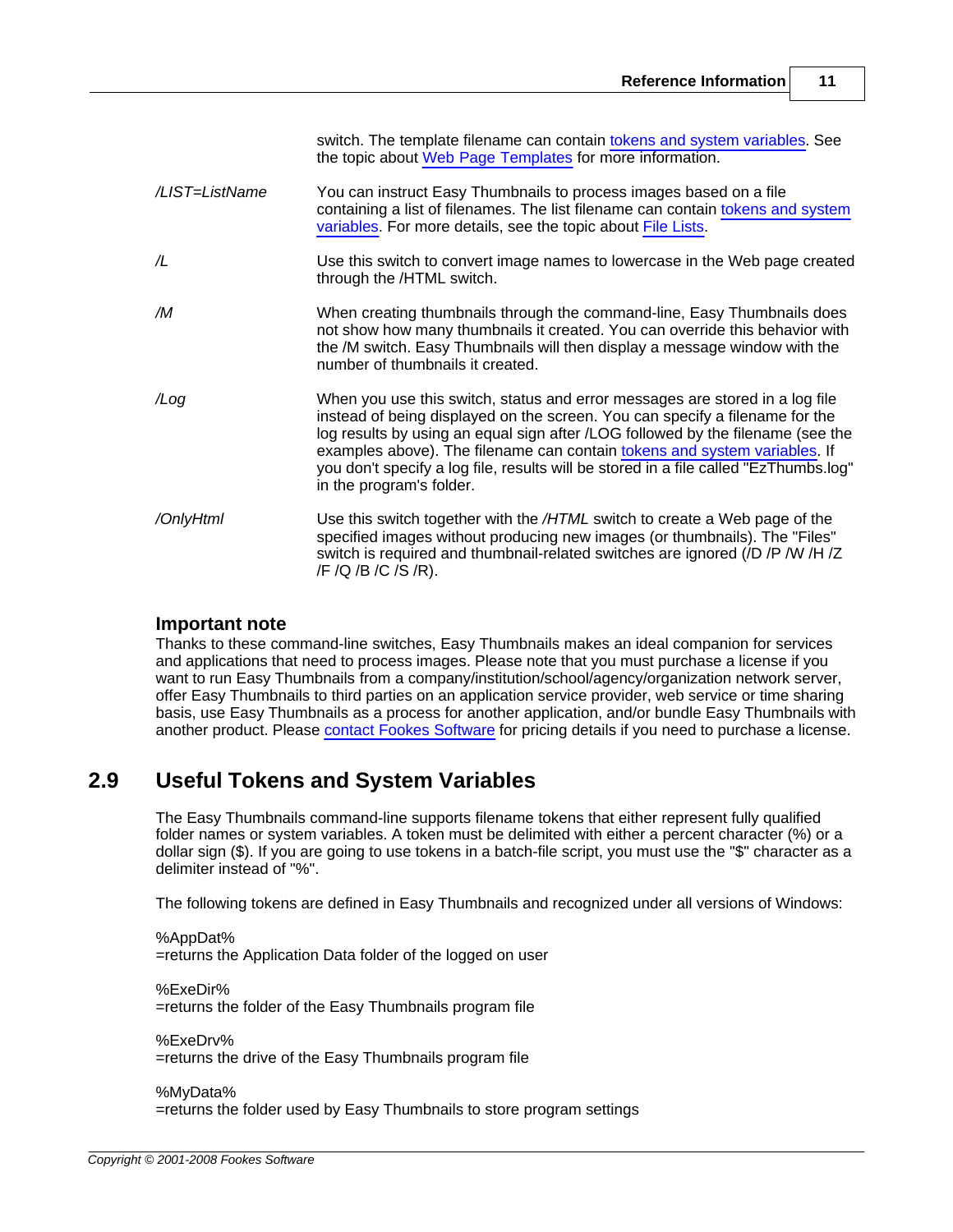%MyDocs% =returns the Windows "My Documents" folder

%MyPics% =returns the Windows "My Pictures" folder

The following lists a small selection of predefined system variables typically available under Windows 2000 and XP with examples of possible default values assuming "Administrator" is the name of the logged on user:

%AllUsersProfile% =C:\Documents and Settings\All Users

%AppData% =C:\Documents and Settings\Administrator\Application Data

%CommonProgramFiles% =C:\Program Files\Common Files

%ProgramFiles% =C:\Program Files

%SystemDrive%  $=C$ :

%SystemRoot%  $=C:$ WINDOWS

%Temp% =C:\DOCUME~1\ADMINI~1\LOCALS~1\Temp

%UserName% =Administrator

%UserProfile% =C:\Documents and Settings\Administrator

%WinDir% =C:\WINDOWS

### <span id="page-15-0"></span>**2.10 Web Page Templates**

Easy Thumbnails can create Web pages of your images. It can do so either through its [command-line](#page-11-1) [switches](#page-11-1) or through the "Show in browser" command in the shortcut menu of the file-list window. The image layout and page appearance can be controlled through template files. The default layout is defined in the "Template.html" file that is distributed with Easy Thumbnails. It also serves as a good example of how the template file is structured. You can customize the file to suit your needs, or create new templates based on it.

If you open the Template.html file in a text editor or a code-based HTML editor, like [NoteTab](#page-18-1), you will notice that it is just a basic HTML file with special field codes inserted in different parts of the text. When Easy Thumbnails processes the template to produce the images Web page, it replaces the field codes with their corresponding values. Field codes are represented by keywords placed between two "\$" characters. Most of these field codes can be placed anywhere in the template, except for the codes used to define the images -- image field codes should only be used on a single line. This line is then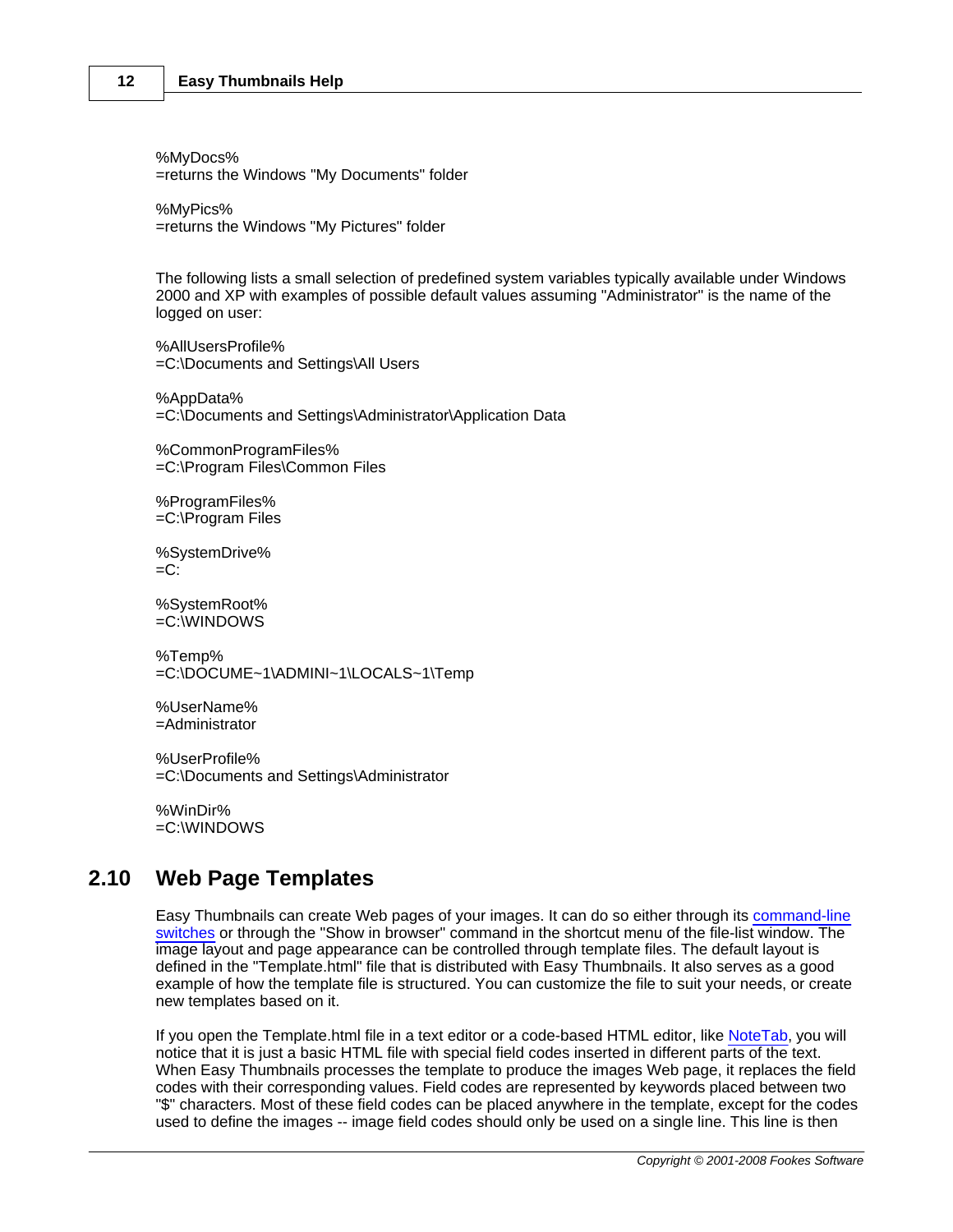duplicated for each image that is added to the Web page. Furthermore, this line must contain the field \$ImageUrl\$, otherwise the template will fail to work.

If you need to create digital photo albums or more sophisticated Web pages based on your images, please consider trying out our [Easy Imager](#page-18-0) software. Easy Imager lets you create superb Web albums in just a few mouse clicks. Visit out Web site at **[www.fookes.com](http://www.fookes.com/ezimager/albums.php)** to see sample photo albums created with Easy Imager.

#### **Available Field Codes**

| \$ImageUrl\$    | Represents the image filename in URL format. If the /L parameter switch is used,<br>characters are changed to lowercase. Use this field for creating links to the image. |
|-----------------|--------------------------------------------------------------------------------------------------------------------------------------------------------------------------|
| \$ImageName\$   | Represents the image filename. This field should only be used on the same line as<br>the \$ImageUrl\$ field.                                                             |
| \$ImageSize\$   | Represents the image file size. This field should only be used on the same line as<br>the \$ImageUrl\$ field.                                                            |
| \$ImageHeight\$ | Represents the image height. This field should only be used on the same line as<br>the \$ImageUrl\$ field.                                                               |
| \$ImageWidth\$  | Represents the image width. This field should only be used on the same line as the<br>\$ImageUrl\$ field.                                                                |
| \$FolderName\$  | Represents the name of the folder that contains the processed images.                                                                                                    |
| \$FolderPath\$  | Represents the pathname of the folder that contains the processed images.                                                                                                |
| \$SearchSpecs\$ | Represents the search pattern used to match images to process.                                                                                                           |
| \$AppName\$     | Represents the program name (i.e. Easy Thumbnails).                                                                                                                      |
| \$AppVersion\$  | Represents the version number of Easy Thumbnails.                                                                                                                        |
| \$AppUrl\$      | Represents the link to the Easy Thumbnails homepage on the Web.                                                                                                          |
| \$CurrentDate\$ | Represents the current date as specified by your computer clock.                                                                                                         |

### <span id="page-16-0"></span>**2.11 File Lists**

You can instruct Easy Thumbnails to process images based on a file containing a list of filenames, which you specify through a [command-line switch](#page-11-1). The file can contain a simple list of fully qualified image names with one name per line like the following example:

```
c:\WINDOWS\Bubbles.bmp
c:\WINDOWS\Circles.bmp
c:\WINDOWS\Tiles.bmp
c:\WINDOWS\Waves.bmp
```
You can also specify names with wild cards to process all matching files:

```
c:\WINDOWS\*.bmp
c:\My Pictures\*.jpg
c:\My Pictures\*.png
```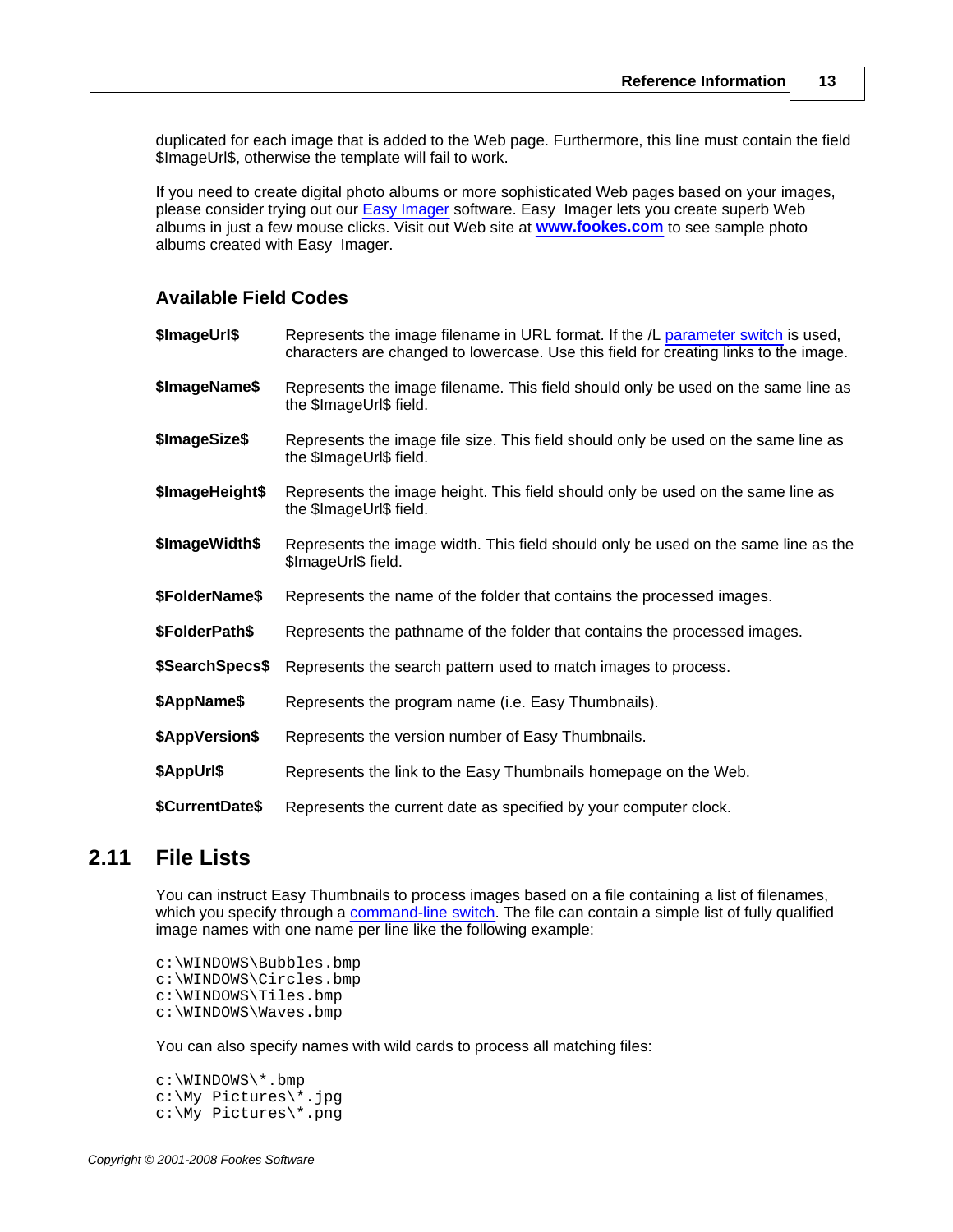If you want to process all matching files including those in subdirectories, just add a + character in front of the name:

```
+c:\My Pictures\*.jpg
```
If you want to add comments in the file, just start each comment line with a semi colon. You can also insert blank lines in your list to group elements if you wish.

```
;Process all bitmap images
c:\WINDOWS\*.bmp
;Process all jpeg images
c:\My Pictures\*.jpg
```
To simplify the creation of long lists of filenames, you can define a main folder name on the line preceding the files it contains. The folder name must be preceded with an = character. Example:

```
=c:\WINDOWS
Bubbles.bmp
Circles.bmp
Tiles.bmp
Waves.bmp
=c:\My Pictures
*.jpg
*.png
```
If you work with complex folder structures, you can break down the path name even further by preceding the folder name with  $a + \sin A$ . The folder name is then merged with the main folder name preceding it. Example:

```
=c:\My Pictures\Digital Camera
=+20020715111-1171_IMG.JPG
111-1174_IMG.JPG
111-1179_IMG.JPG
```
 $=+20020717$ 112-1213\_IMG.JPG 112-1216\_IMG.JPG

The above list is equivalent to the following:

```
c:\My Pictures\Digital Camera\2002_07_15\111-1171_IMG.JPG
c:\My Pictures\Digital Camera\2002_07_15\111-1174_IMG.JPG
c:\My Pictures\Digital Camera\2002_07_15\111-1179_IMG.JPG
c:\My Pictures\Digital Camera\2002_07_17\112-1213_IMG.JPG
c:\My Pictures\Digital Camera\2002_07_17\112-1216_IMG.JPG
```
You can even specify other file lists by preceding their name with a colon. Note that you cannot use wild cards to specify multiple file lists. Example:

```
:c:\WINDOWS\Patterns.lst
=c:\My Pictures
:Portraits.lst
:Landscapes.lst
```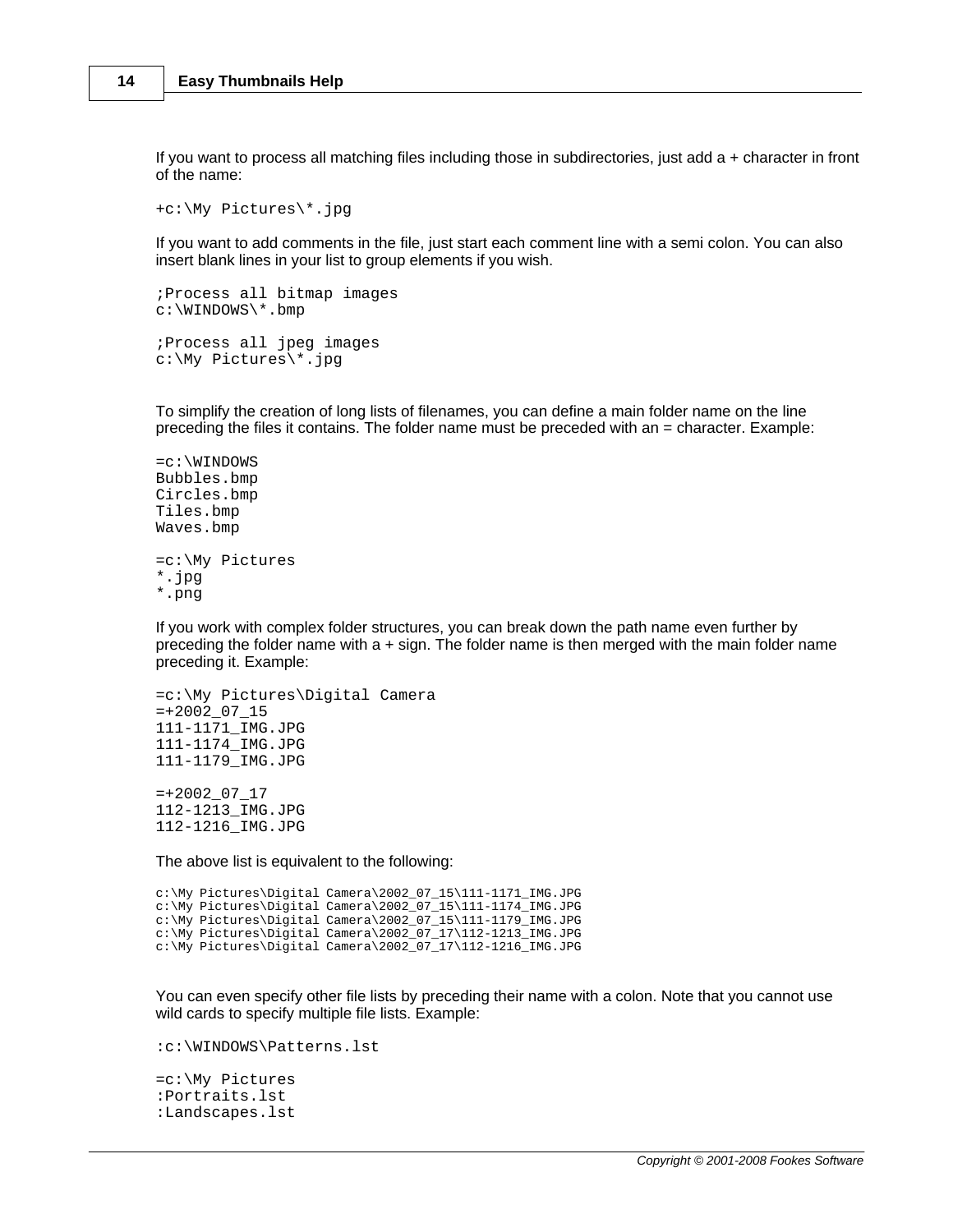Use the "/List" switch to specify a file list through the command line. If the filename contains blank characters, make sure you surround them with double quotes. If your file list is called "Images.lst", you would type the following command line (for example through the Windows Run dialog box):

EzThumbs.exe /List="c:\My Documents\Images.lst"

# <span id="page-18-0"></span>**3 Other Products**

### **3.1 Easy Imager**

Easy Imager is a powerful application that makes it easy to display, manage, and batch-process images in all popular formats, and produce photo albums to suit every browser. Other photo album programs limit you to setting display sizes that may not suit other users' Web browser settings: Easy Imager's integrated Zoomify technology does away with squinting at tiny images or scrolling around oversized pictures by displaying high-resolution images automatically scaled to the user's browser window.

Easy Imager's elegant interface makes it a snap to find your images and select them for processing individually, in batches or in whole folders using a thumbnail-based file selector. You can use slider controls to rotate images and adjust their contrast, brightness, color, sharpness, and quality, and check out the results with a convenient built-in viewer.

If you're a digital-photography enthusiast, you'll appreciate features like one-click picture rotation, image sharpening in batches, date-stamping images, and reducing picture sizes for the Web or email. You can also create professional-looking digital photo albums complete with thumbnail indexes in minutes, using a wide variety of options to control their appearance. If you create a Zoomify album for the Web you'll no longer need to scale down your photos: your site visitors will be able to see them at their best without making large downloads.

Easy Imager also provides tools to convert images to other file formats, print text on pictures, capture screen shots, import pictures from TWAIN devices and the Clipboard, change your Desktop Wallpaper, search for images, and associate text descriptions with pictures.

You can configure the program extensively to suit the way you work: you can customize the toolbar to include your most-used tools, assign your own keyboard shortcuts to menu items, and set numerous preferences for the handy Live Spelling feature.

For more information and to download a free evaluation version, please visit the following Web page: **<http://www.fookes.com/ezimager/>**

See this page to access sample photo albums created with Easy Imager: **<http://www.fookes.com/ezimager/albums.php>**

### <span id="page-18-1"></span>**3.2 Other Fookes Software Titles**

#### **Easy Imager**

[Easy Imager](#page-18-0) covers all the features available in Easy Thumbnails and adds a whole lot more. The Explorer-type window shows pictures as thumbnails, and new settings let you print text on your photos (like a copyright notice or date), convert images to other formats, build attractive digital albums, track down images quickly with powerful search tools, capture them from the screen, acquire them from TWAIN devices like scanners and digital cameras, paste them from the clipboard, and more.

**<http://www.fookes.com/ezimager/>**

#### **NoteTab Light**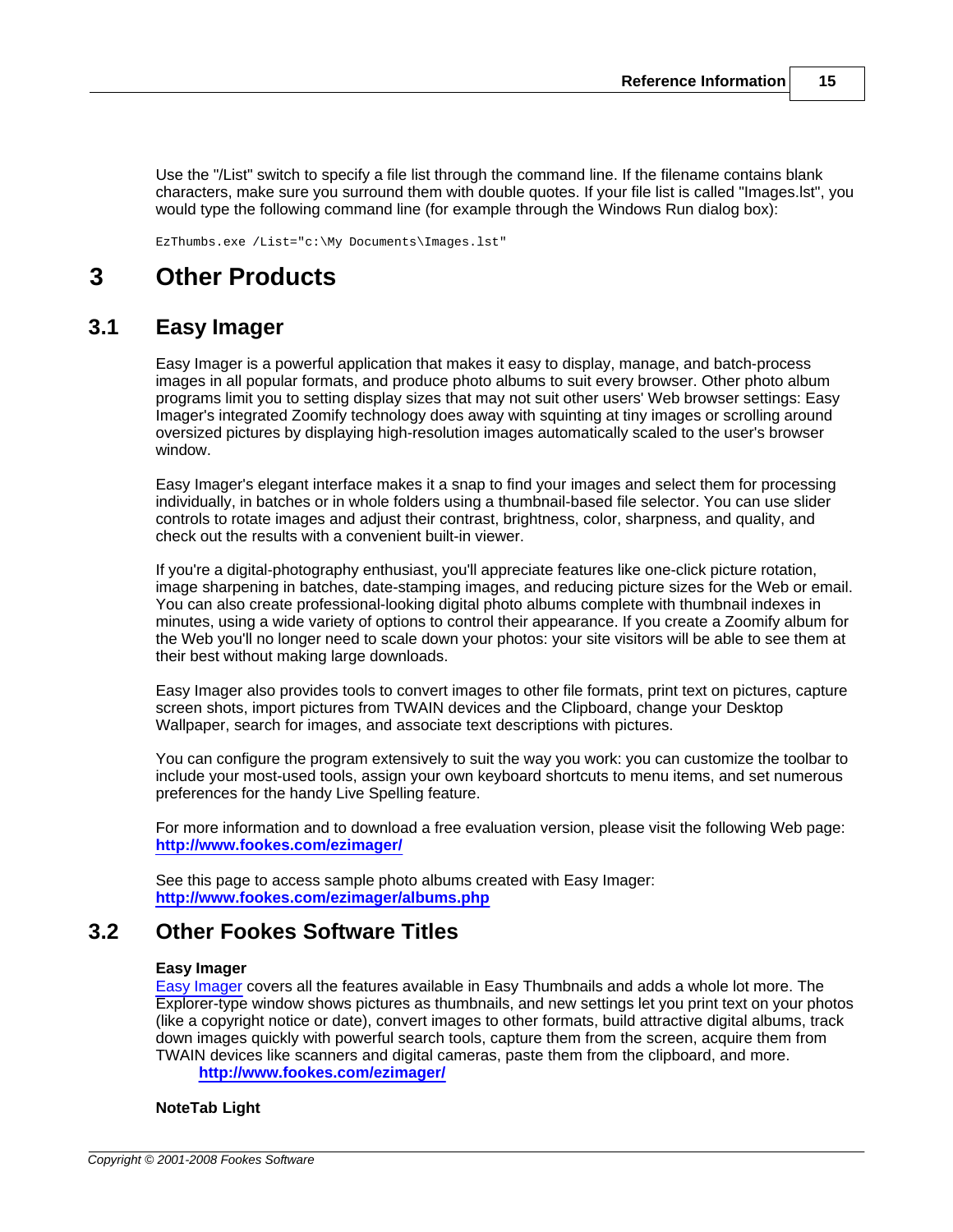The ultimate free Notepad replacement and a handy HTML editor. Handle a heap of files with a simple tabbed interface. Search files, strip HTML tags and format text quickly. Formerly called "Super NoteTab". 100% freeware — no ads and no nags.

**<http://www.notetab.com/>**

#### **NoteTab Pro**

For those who demand the best. NoteTab Pro offers all the features HTML authors, programmers, and other demanding users need to speed up their work. The registered version adds a thesaurus and a multilingual spell checker.

**<http://www.notetab.com/>**

#### **Aid4Mail**

Aid4Mail helps you migrate email messages to a different mail client, export them for viewing through IE, MS Excel, or a database, convert them to extract or re-insert attachments, and archive them to save space or for compliance with legal requirements. It supports many mail client programs and processes all messages without losing any information, including those with file attachments and embedded contents like pictures and background images.

**<http://www.aid4mail.com/>**

#### **Mailbag Assistant**

If you're buried in email, Mailbag Assistant is guaranteed to save you time and frustration. This user-friendly application complements your mail program and offers powerful tools to search, organize, extract information, and archive your messages.

**<http://www.fookes.com/mailbag/>**

# <span id="page-19-0"></span>**4 Other Information**

### **4.1 Contacting Fookes Software**

Fookes Software's support service does not provide assistance for Easy Thumbnails. However, you may find help by visiting our free user [discussion group](#page-20-0). If you have found a bug in our software or wish to send us your comments about Easy Thumbnails, please visit our [Support page](http://www.fookes.com/support.php) to send us your message.

The following usage requires that you purchase a license from Fookes Software:

- · Bundling Easy Thumbnails with a software or hardware product.
- · Running Easy Thumbnails as a process for another application.
- · Running Easy Thumbnails from a company/institution/school/agency/organization network server.
- · Offering Easy Thumbnails to third parties on an application service provider, web service or time sharing basis.

For details on license pricing and conditions, please visit our [Support page](http://www.fookes.com/support.php) to contact us. Our snail mail address is:

**Fookes Software La Petite Fin 27 1637 Charmey Switzerland**

Web site:

**<http://www.fookes.com/>**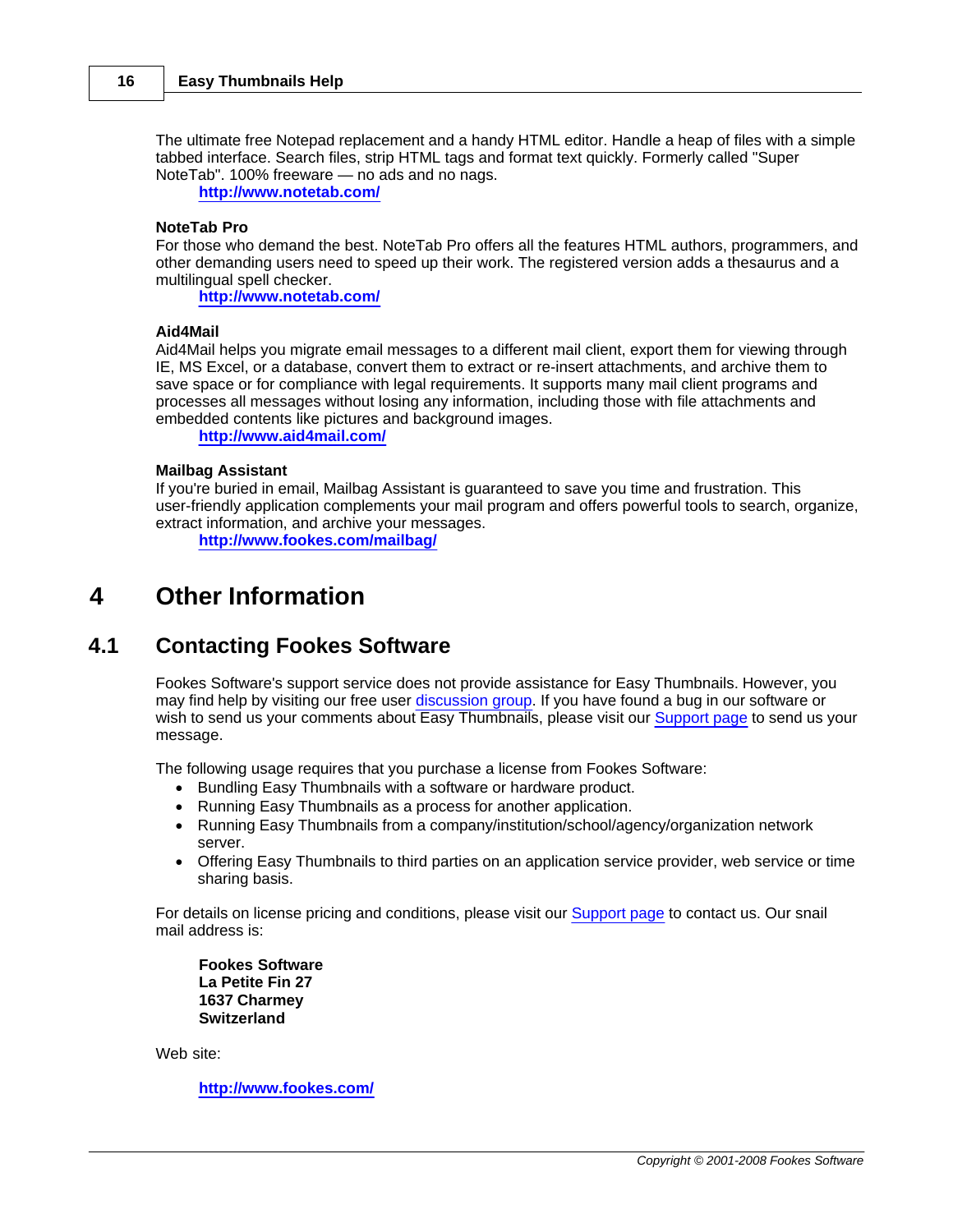# <span id="page-20-0"></span>**4.2 Discussion Group**

The Easy Thumbnails discussion group is a great place to meet other users – friendly people from all walks of life, and ranging from complete beginners to experts. If you are a "newbie", ask some of the "old timers" some basic questions to help get you started. Also use this list to exchange ideas, share neat tips and tricks, ask questions, suggest new features, etc.

You will find more information about the Easy Thumbnails discussion group on the following Web page:

**<http://www.fookes.com/groups.php>**

# <span id="page-20-1"></span>**4.3 End User License Agreement**

This End User License Agreement (this "Agreement"), governs the terms and conditions of the Licensee's access and use of Easy Thumbnails software ("Easy Thumbnails"), and is made between the Licensee ("you") and Fookes Software, La Petite Fin 27, 1637 Charmey, Switzerland ("Fookes Software"). However, if you are using Easy Thumbnails as or on behalf of an entity, such as a corporation, partnership, limited liability company or other entity, the term "you" used below refers to the entity which will be bound by this Agreement. You represent and warrant that you have power and authority to enter into this Agreement on behalf of the entity. This Agreement does not address any third-party or free or open source software separately licensed to you.

By clicking the "I accept the Agreement" option during installation and/or using Easy Thumbnails, you confirm your acceptance of, and agree to be bound by, this Agreement. If you do not agree to this Agreement or if you do not understand it, do not install or use Easy Thumbnails.

In case you have another written agreement directly with Fookes Software, such written agreement prevails in the event of any conflict with the terms and conditions of this Agreement.

#### **1. Definitions**

"Software" means the version of Easy Thumbnails in executable form and documentation.

"GUI" means the graphical (rather than purely textual) user interface that a software program provides to enable end user interaction with its settings and features. Typical GUI elements include buttons, combo boxes, check boxes, input controls, and sliders.

"Use" means loading, installing, executing, displaying, performing and/or transmitting the Software for your internal business purposes, and not for distribution or resale.

"Organization" means an entity such as a company, agency, institution, school, or any other organization.

#### **2. Software License Grants**

#### *2.1. License Grant*

Fookes Software grants you a license to Use the Software in GUI mode without charge on any number of desktop/laptop computers, including in a business environment, as long as the terms of this Agreement are respected. However, you are required to purchase a license if you want to run the Software from an Organization network server, offer the Software to third parties on an application service provider, web service or time sharing basis, use the Software as a process for another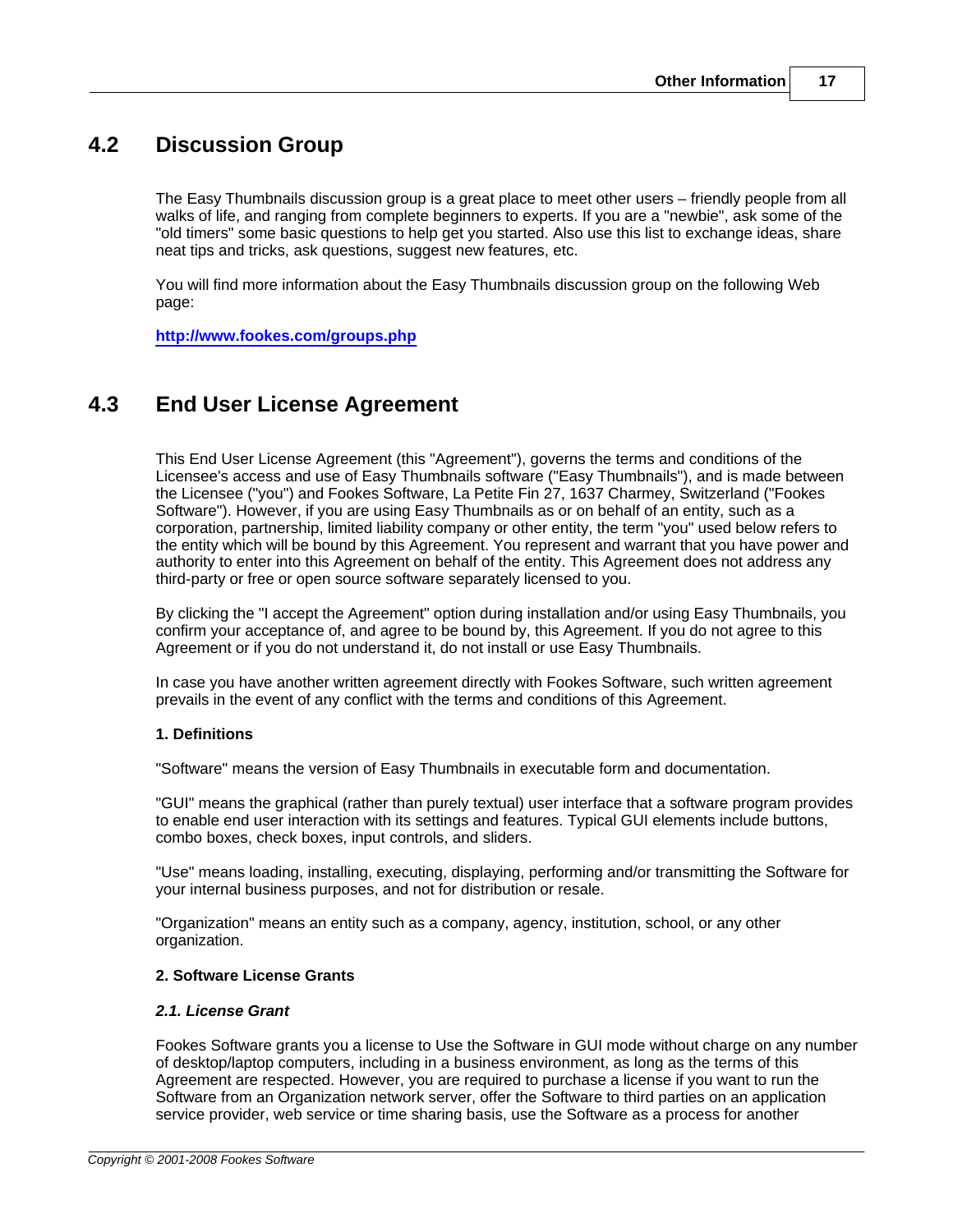application, and/or bundle the Software with another product. Please [contact Fookes Software](#page-19-0) for pricing details if you need to purchase a license.

#### *2.2 License Restrictions*

The Software is licensed, not given or sold. This Agreement only gives you certain limited rights (sections 2.1 and 11). Fookes Software reserves all other rights. Especially you may not: (a) modify, adapt, translate, rent, lease or sublicense the Software except to the extent explicitly permitted in this Agreement; (b) disable or block any licensing, rights management or control features of the Software except as an intended part of the Software's programming features; (c) assign, loan, or resell the Software; (d) modify, decompile, disassemble or reverse engineer the Software; (e) remove or modify any legal notices in the Software.

#### **3. Technical Support**

Use of Easy Thumbnails does not entitle you to technical support from Fookes Software. You therefore accept that Fookes Software has no obligation to provide any form of technical support to you.

#### **4. Ownership**

The Software is proprietary to Fookes Software. The Software is licensed, not given or sold, to you notwithstanding any reference herein to "purchases." You acknowledge and agree that: (a) the Software is protected under U.S. copyright and other national and international copyright laws; (b) Fookes Software and its licensors retain all copyrights and other intellectual property rights in the Software; (c) there are no implied licenses under this License, and any rights not expressly granted to you hereunder are reserved by Fookes Software; (d) you acquire no ownership or other interest (other than your license rights) in or to the Software; and (e) Fookes Software owns all copies of the Software, however made. You agree that you will not, at any time, contest anywhere in the world Fookes Software's ownership of or rights in the Software. You have no rights hereunder to use any trademark or service mark belonging to Fookes Software.

#### **5. Bundling**

In no case may the Software be bundled with a hardware or software product without written permission from Fookes Software.

#### **6. Distribution License**

Provided that you are distributing the then-current version of Easy Thumbnails, you are hereby licensed to make as many copies of Easy Thumbnails as you wish; give exact copies of the original Easy Thumbnails package to anyone; and distribute Easy Thumbnails in its unmodified form via electronic means (Internet, BBS's, software distribution libraries, CD-ROMs, DVDs, etc.). You may charge a small distribution fee for Easy Thumbnails, but you must not represent in any way that you are selling the software itself.

You may not make Easy Thumbnails available on any site, CD-ROM, DVD, or with any package, or with any other medium or service, which makes available or contains viruses, virus source code, virus construction programs, virus creation material, software cracks, spyware, malware or other malicious code or material.

Permission to distribute Easy Thumbnails is not transferable, assignable, saleable, or franchisable, and any attempt to do so is void. Each entity wishing to distribute Easy Thumbnails must independently satisfy the terms of the foregoing distribution license.

#### **7. Compliance**

You shall conduct your business in compliance with all laws and regulations in any way applicable to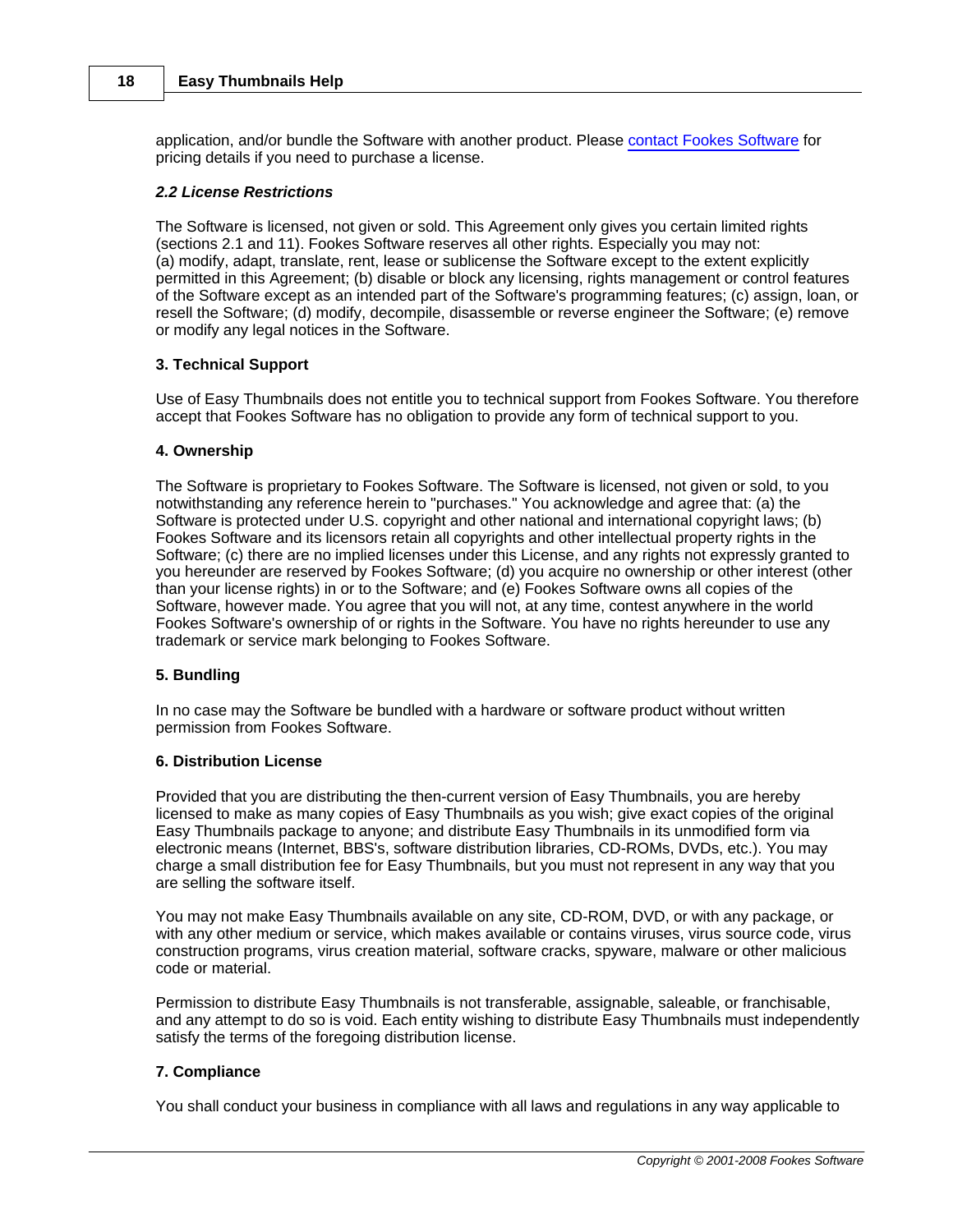the Software or to the performance of your obligations under this Agreement. Without limiting the generality of the foregoing, you shall not take any action that would violate, or cause Fookes Software to be in violation of, any applicable law of the United States or any other jurisdiction including but not limited to the U.S. Foreign Corrupt Practices Act and all import and export laws, regulations and restrictions of the United States or any foreign agency or authority.

#### **8. U.S. Government Rights**

#### *This is a notice to U.S. Government End Users:*

The Software and the documentation which accompanies the Software are "Commercial Items," as that term is defined at 48 C.F.R. §2.101, consisting of "Commercial Computer Software" and "Commercial Computer Software Documentation," as such terms are used in 48 C.F.R. §12.212 or 48 C.F.R. §227.7202, as applicable. Consistent with 48 C.F.R. §12.212 or 48 C.F.R. §§227.7202-1 through 227.7202-4, as applicable, the Commercial Computer Software and Commercial Computer Software Documentation are being licensed to U.S. Government end users (a) only as Commercial Items and (b) with only those rights as are granted to all other end users pursuant to the terms and conditions herein. Fookes Software, La Petite Fin 27, 1637 Charmey, Switzerland.

#### **9. WARRANTY DISCLAIMER AND LIMITATION OF LIABILITY**

THE SOFTWARE IS PROVIDED ON AN "AS IS" BASIS. FOOKES SOFTWARE DISCLAIMS AS FAR AS LEGALLY PERMISSIBLE ALL WARRANTIES RELATING TO THE SOFTWARE, WHETHER EXPRESSED, IMPLIED OR STATUTORY, INCLUDING BUT NOT LIMITED TO ANY IMPLIED WARRANTIES OF SATISFACTORY QUALITY, MERCHANTABILITY, FITNESS FOR A PARTICULAR PURPOSE, COMPATIBILITY OR NON-INFRINGEMENT . FOOKES SOFTWARE DOES NOT WARRANT THAT THE SOFTWARE WILL MEET YOUR REQUIREMENTS OR BE UNINTERRUPTED, SECURE OR ERROR-FREE. NEITHER FOOKES SOFTWARE NOR ANYONE ELSE WHO HAS BEEN INVOLVED IN THE CREATION, PRODUCTION, OR DELIVERY OF THE SOFTWARE ("SUPPLIERS") SHALL BE LIABLE FOR ANY SPECIAL, INDIRECT, CONSEQUENTIAL, INCIDENTAL OR PUNITIVE DAMAGES (INCLUDING BUT NOT LIMITED TO LOST REVENUES, PROFITS AND/OR SAVINGS) ARISING OUT OF THE USE OR INABILITY TO USE SUCH SOFTWARE, EVEN IF FOOKES SOFTWARE HAS BEEN ADVISED OF THE POSSIBILITY OF SUCH DAMAGES OR CLAIMS. THE PERSON USING THE SOFTWARE BEARS ALL RISK AS TO THE QUALITY AND PERFORMANCE OF THE SOFTWARE.

THE ENTIRE LIABILITY OF FOOKES SOFTWARE AND ITS SUPPLIERS, AND YOUR EXCLUSIVE REMEDY, WITH RESPECT TO THE USE OF THE SOFTWARE OR ANY BREACH OF THIS AGREEMENT ARE LIMITED TO THE AMOUNT ACTUALLY PAID BY YOU, IF ANY, FOR USE OF THE SOFTWARE. YOU HEREBY RELEASE FOOKES SOFTWARE AND SUCH OTHER PERSONS FROM ANY AND ALL OBLIGATIONS, LIABILITIES AND CLAIMS IN EXCESS OF THIS LIMITATION. YOU AGREE THAT ANY CLAIM OR CAUSE OF ACTION ARISING OUT OF OR RELATED TO USE OF THE SOFTWARE OR THIS AGREEMENT MUST BE FILED WITHIN ONE (1) YEAR AFTER SUCH CLAIM OR CAUSE OF ACTION AROSE OR BE FOREVER BARRED.

YOU ARE SOLELY RESPONSIBLE FOR SELECTION, INSTALLATION AND LAUNCH OF THE SOFTWARE AND FOR BACKING UP YOUR DATA AND FILES, AND HEREBY RELEASE US AND OUR SUPPLIERS FROM ANY LIABILITY OR DAMAGES DUE TO THE LOSS OF ANY SUCH DATA OR FILES.

FOOKES SOFTWARE IS NOT LIABLE FOR ANY INAPPROPRIATE OR ILLEGAL USE OF THE SOFTWARE.

#### **10. Governing Law / Jurisdiction**

This Agreement is as far as legally permissible governed by Swiss Law, subject to the express exclusion of the Vienna Sales Convention (United Nations Convention on Contracts for the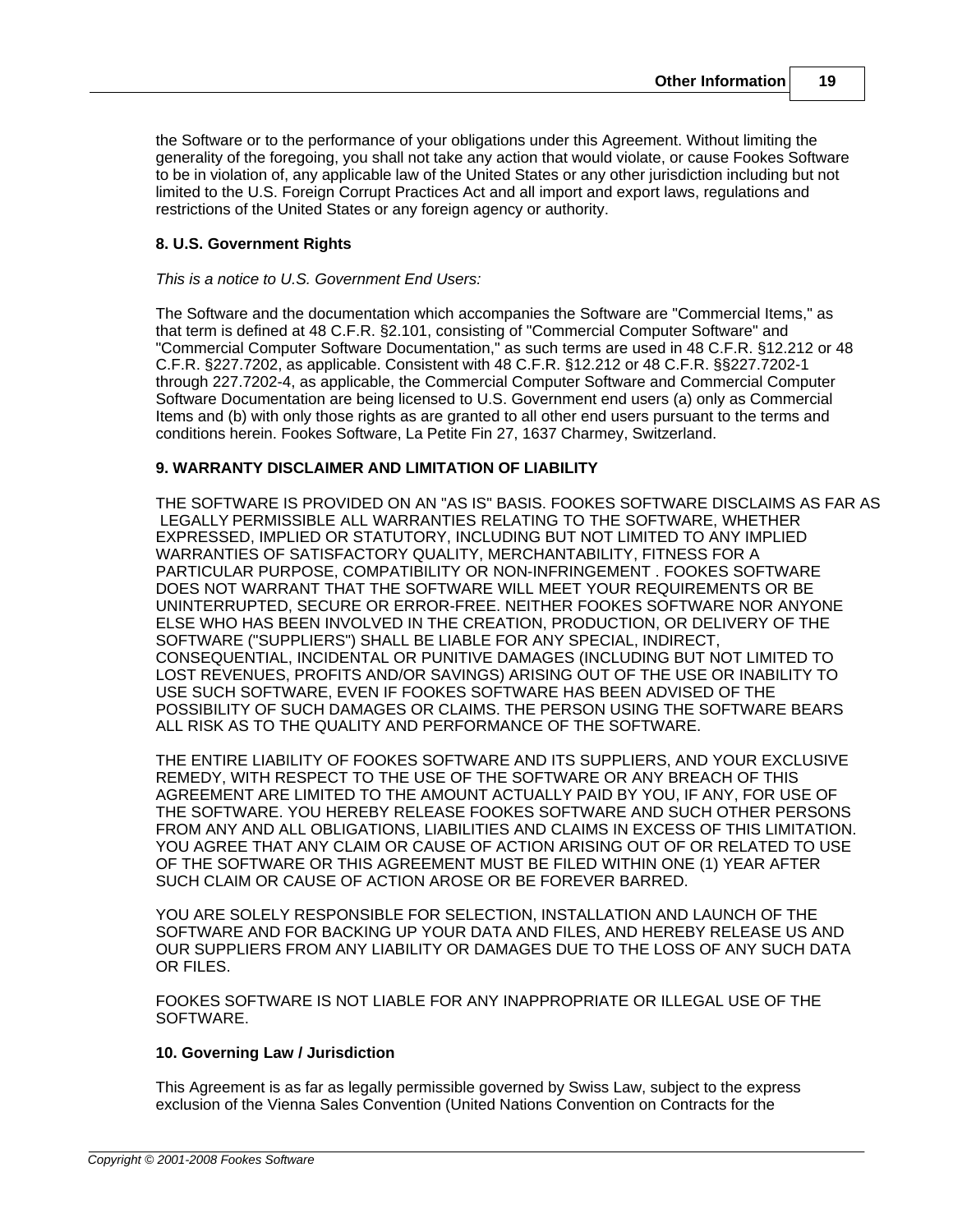International Sale of Goods, CISG, 1980.) Exclusive place of jurisdiction shall be the court at the registered office of Fookes Software.

#### **11. Termination**

Fookes Software may terminate this Agreement at any time upon default by you of the license provisions of this Agreement, or any other material default by you of this Agreement not cured within thirty (30) days after written notice thereof. Except for Sections 2 and 6, all provisions of this Agreement shall survive termination of this Agreement.

#### **12. Severability Clause**

If any provision of this Agreement is or becomes ineffective or if there is an omission from this Agreement, this does not affect the legal validity of the remaining provisions. The ineffective provision will be replaced by an effective provision that is as close as possible in economic terms to the provision wanted by the parties. The same procedure applies in the case of an omission.

#### **13. General**

You shall not assign, delegate or sublicense any of your rights or obligations under this Agreement, by operation of law or otherwise, without prior written consent of Fookes Software, and any attempt without such consent shall be void. Subject to the preceding sentence, this Agreement binds and benefits the permitted successors and assigns of the parties. Fookes Software may change the terms, conditions and pricing relating to the future licensing of its Software and other intellectual property rights, including this Agreement, from time to time. No waiver will be implied from conduct or failure to enforce rights nor effective unless in a writing signed on behalf of the party against whom the waiver is asserted.

There are no third-party beneficiaries to this Agreement. Fookes Software is not bound by additional and/or conflicting provisions in any purchase order or other correspondence unless expressly agreed in writing. This Agreement is the complete and exclusive statement of agreement between the parties as to its subject matter and supersedes all proposals or prior agreements, verbal or written, advertising, representations or communications concerning the Software.

Last updated: 30 January 2008

### <span id="page-23-0"></span>**4.4 Trademarks**

Easy Thumbnails is a trademark of Fookes Software, Switzerland. Windows is a trademark of Microsoft Corporation registered in the U.S. and other countries. All other trademarks and service marks are the property of their respective owners.

### <span id="page-23-1"></span>**4.5 Acknowledgements**

Easy Imager is developed in Delphi, a **[Borland product](http://www.borland.com/delphi/)**. It uses the ImageEn library for image rendering and processing from **[HiComponents](http://www.hicomponents.com/)**. This well-designed Delphi library provides image file I/O for popular file formats, printing, scanning, and image processing features. This Help file was authored in Help & Manual, an **[EC Software](http://www.ec-software.com/)** product. The Setup program is made with the Inno Setup package developed by **[Jordan Russell](http://www.jrsoftware.org/)**.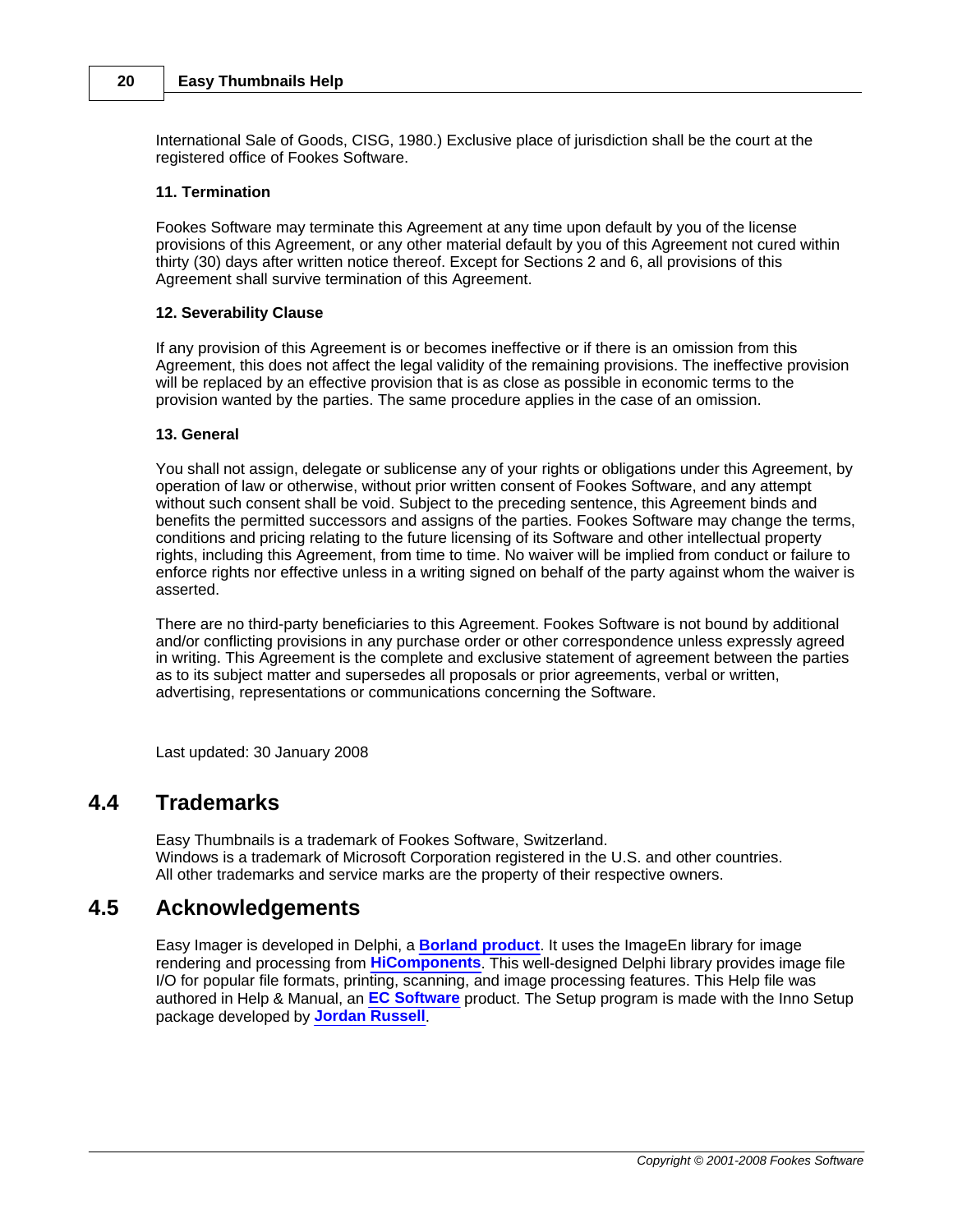# **Index**

# **- A -**

Acknowledgements 20 Aid4Mail 15 Algorithm 7

# **- B -**

Bell algorithm 7 B-spline algorithm 7

# **- C -**

Command-Line Switches 8 Contacting Fookes Software 16 Copy image tag (HTML) 2

# **- D -**

discussion group 17 DPI 8

# **- E -**

Easy Imager 15 Easy Thumbnails discussion group 17 End User License Agreement 17 EULA 17 EXIF 8 EXIF data 2

# **- F -**

Fast linear algorithm 7 Faster preview 2 Feedback 16 File lists 13 Files tab 3 Folder tokens 11

# **- H -**

Hermite algorithm 7 How to get help 17

# **- I -**

Installation 2 Introduction 1

# **- L -**

Lanczos3 algorithm 7 License Information 17 Linear algorithm 7 Lossless JPEGs 7

# **- M -**

Mailbag Assistant 15 Make All button 2 Make button 2 Make Thumbnail shortcut 2 Make Web page 2 Mitchell algorithm 7

# **- N -**

News tab 6 NoteTab Light 15 NoteTab Pro 15

# **- O -**

Original image tab 6 Other Fookes Software Titles 15

# **- P -**

| Preview in browser   |  |
|----------------------|--|
| Preview output tab 6 |  |